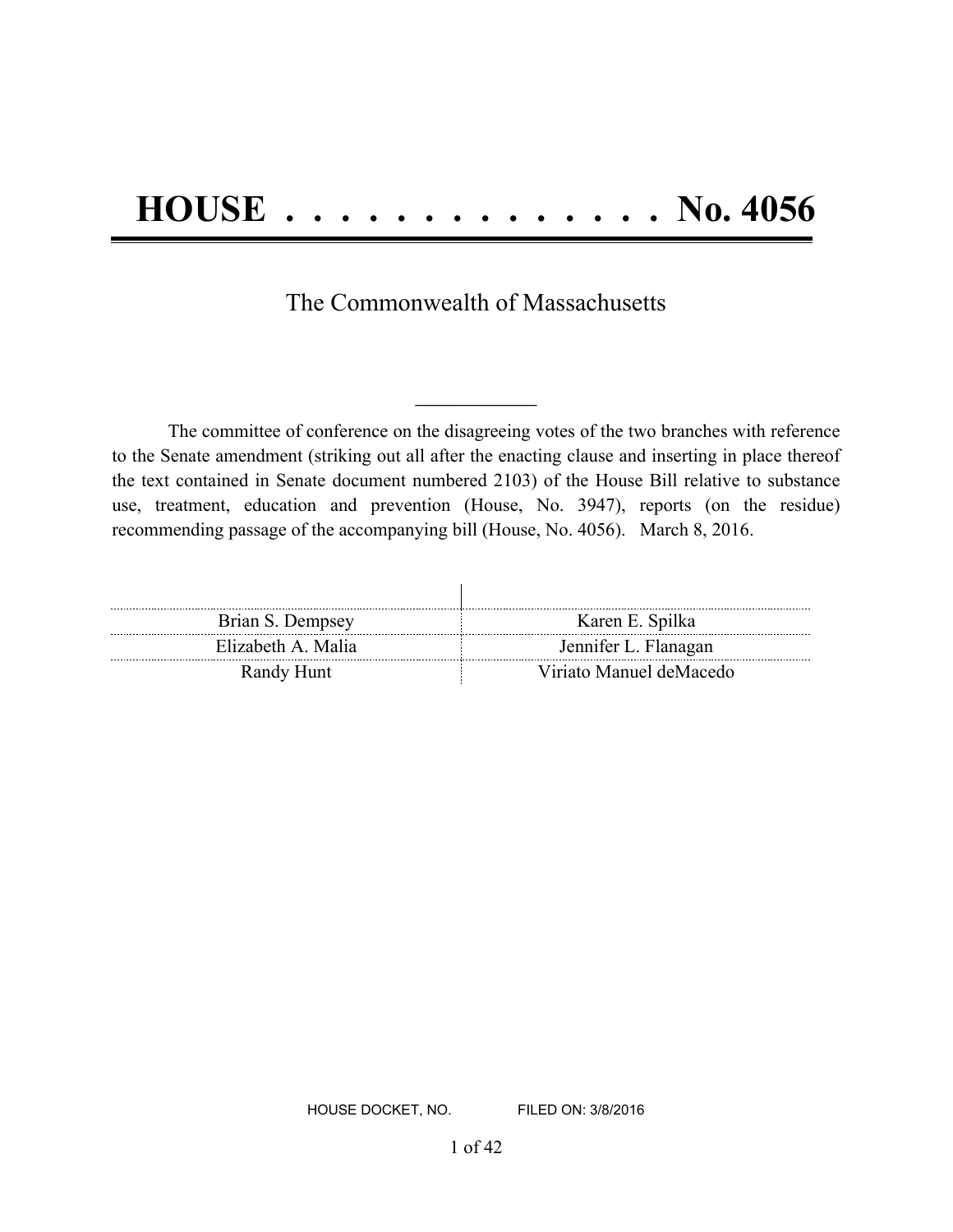# The Commonwealth of Massachusetts

**In the One Hundred and Eighty-Ninth General Court (2015-2016) \_\_\_\_\_\_\_\_\_\_\_\_\_\_\_**

**\_\_\_\_\_\_\_\_\_\_\_\_\_\_\_**

An Act relative to substance use, treatment, education and prevention.

*Whereas,* The deferred operation of this act would tend to defeat its purpose, which is to increase forthwith the availability of substance use treatment, education and prevention, therefore, it is hereby declared to be an emergency law, necessary for the immediate preservation of the public convenience.

Be it enacted by the Senate and House of Representatives in General Court assembled, and by the authority *of the same, as follows:*

1 SECTION 1. Section 118 of chapter 6 of the General Laws, as appearing in the 2014

2 Official Edition, is hereby amended by adding the following subsection:-

 The municipal police training committee may establish a course within the recruit basic training curriculum for regional and municipal police training schools to train law enforcement officers on the application of section 34A of chapter 94C and section 12FF of chapter 112 and the procedures for response to calls for assistance for drug-related overdoses. The committee may periodically include within its in-service training curriculum a course of instruction on the application of said section 34A of said chapter 94C and the procedures for response to calls for assistance for drug-related overdoses. Upon request, the executive office of public safety and security, in collaboration with the department of public health, shall facilitate the collection and sharing of resources regarding the application of said section 34A of said chapter 94C.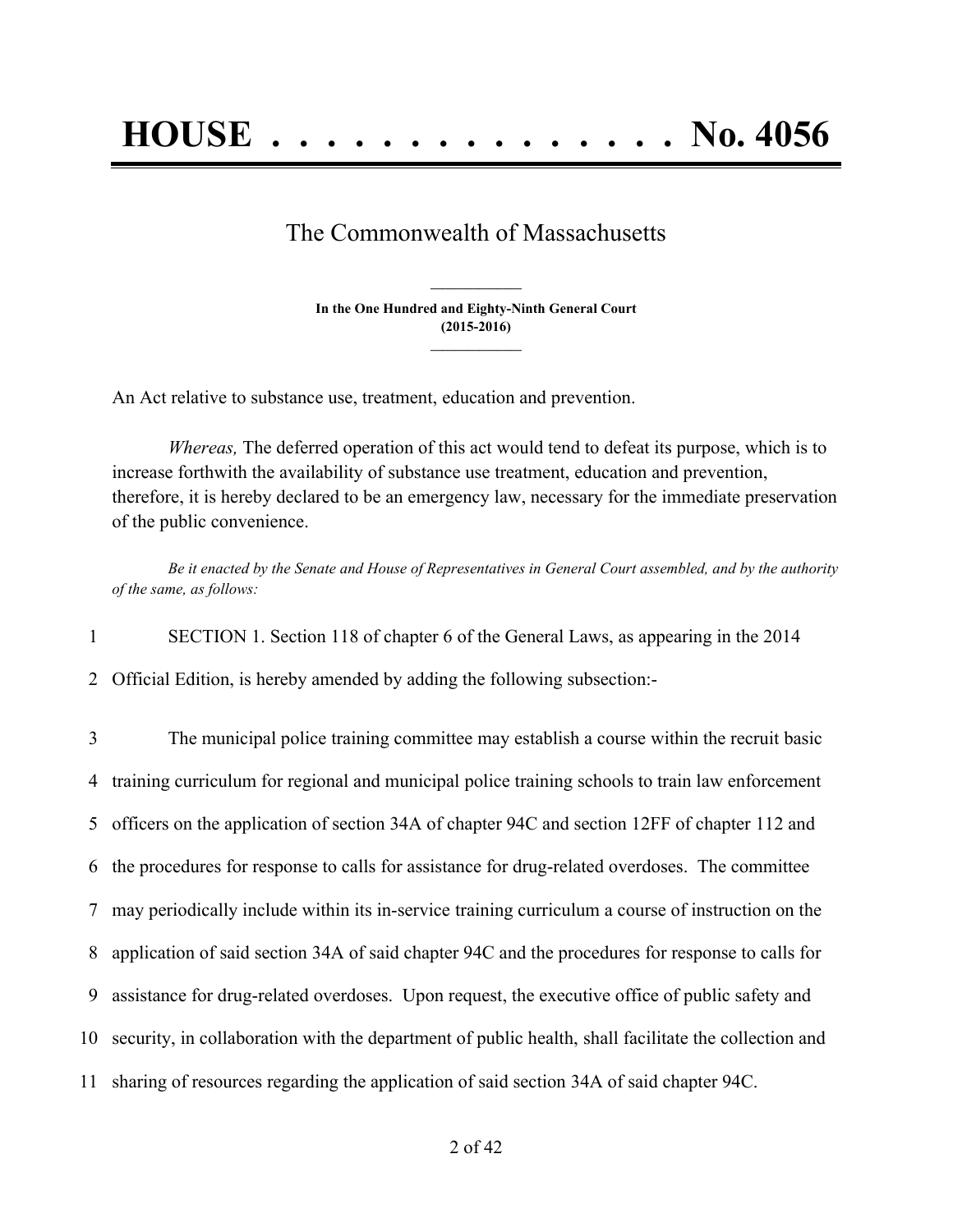SECTION 2. Section 4 of chapter 17 of the General Laws, as so appearing, is hereby amended by striking out, in line 11, the following words:- with the advice of the advisory council on alcoholism and.

 SECTION 3. Said section 4 of said chapter 17, as so appearing, is hereby further amended by striking out, in lines 14 and 15, the following words:- with the advice of the drug rehabilitation advisory board and.

 SECTION 4. Section 13 of said chapter 17, as amended by section 5 of chapter 10 of the acts of 2015, is hereby further amended by adding the following subsection:-

 (e) The commission shall also identify and publish a list of non-opioid drug products that have been approved by the United States Food and Drug Administration that are effective pain management alternatives and have a lesser potential for abuse than an opioid drug product contained in Schedules II and III of section 3 of chapter 94C.

 The commission shall provide for distribution, including electronic distribution, of copies of the list and revisions to the list among all prescribers and dispensers licensed to practice in the commonwealth and to other appropriate individuals and shall supply a copy to any person on request and upon payment of the cost of printing.

 The list shall be revised not less frequently than annually to include new pertinent information on non-opioid drug products approved for inclusion or non-opioid drug products to be deleted and to reflect current information as to the therapeutic efficacy of drugs and pharmaceuticals.

SECTION 5. Section 14 of said chapter 17, as so appearing, is hereby repealed.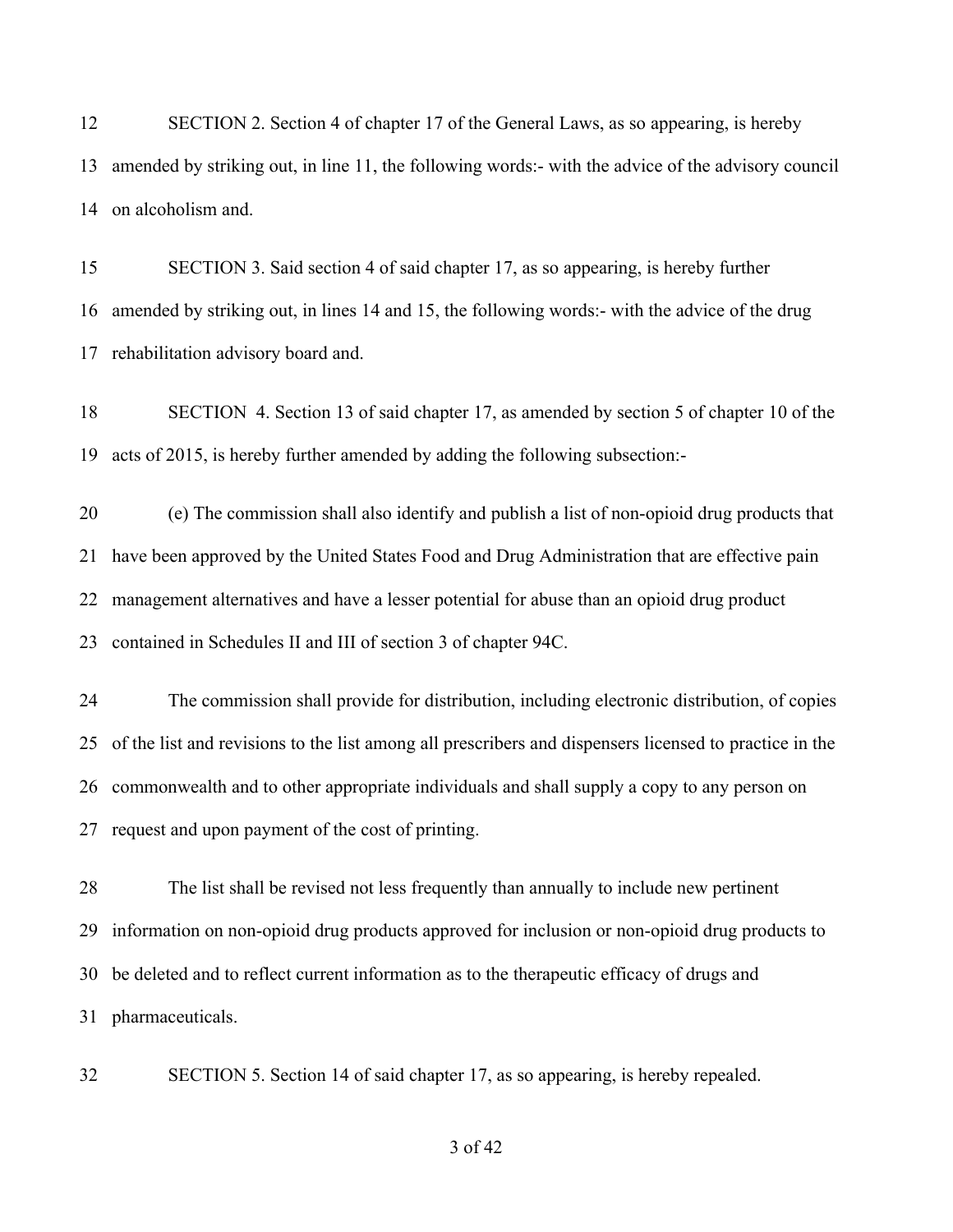SECTION 6. Section 19 of said chapter 17, as appearing in the 2014 Official Edition, is hereby amended by inserting after the word "treatment", in line 16, the following words:- , including information on United States Food and Drug Administration-approved medication assisted-treatment and the availability of such treatments in each geographic region of the commonwealth.

 SECTION 7. Said section 19 of said chapter 17, as so appearing, is hereby further amended by striking out, in lines 27 and 28, the words "and (6)" and inserting in place thereof the following words:- (6) provide information to the patient prior to discharge about the patient's option to file a voluntary non-opiate directive form pursuant to section 18B of chapter 94C; and

(7).

 SECTION 8. Section 17M of chapter 32A of the General Laws, as so appearing, is hereby amended by inserting after the word "treatment" in line 3, the following words:- ; a substance abuse evaluation as defined in section 51½ of chapter 111.

 SECTION 9. Section 17N of said chapter 32A, as so appearing, is hereby amended by inserting after the figure "7", in line 28, the following words:- ; and provided further, that the commission shall provide to any active or retired employee of the commonwealth who is insured under the group insurance commission coverage for, without preauthorization, substance abuse evaluations ordered pursuant to section 51½ of chapter 111.

 SECTION 10. Section 16 of chapter 38 of the General Laws, as so appearing, is hereby amended by striking out subsection (b) and inserting in place thereof the following subsection:-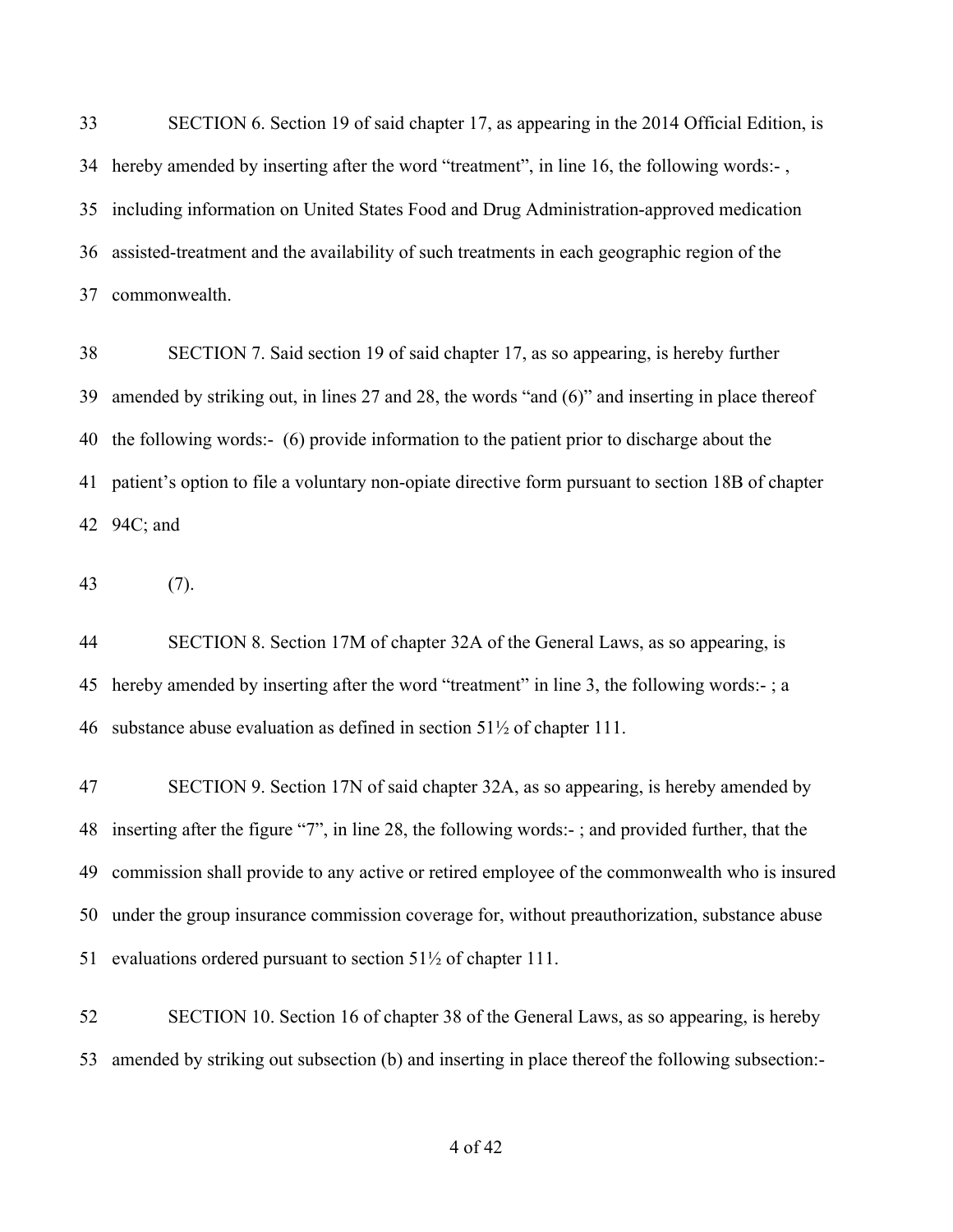(b) Acute hospitals, as defined in section 64 of chapter 118E, shall file a monthly report regarding the exposure of children to controlled substances with the commissioner of public health in a manner to be determined by the commissioner of public health. The report shall include, but not be limited to: (i) the number of infants born in the previous month identified by the hospital as having been exposed to a Schedule I or Schedule II controlled substance under chapter 94C or those controlled substances in Schedule III under said chapter 94C that the drug formulary commission, established by section 13 of chapter 17, has determined have a heightened level of public health risk due to the drug's potential for abuse and misuse; and (ii) the number and specific causes of hospitalizations of children under the age of 11 caused by ingestion of a Schedule I or Schedule II controlled substance under said chapter 94C or those controlled substances in Schedule III under said chapter 94C that the drug formulary commission has determined have a heightened level of public health risk due to the drug's potential for abuse and misuse.

 SECTION 11. Section 1P of chapter 69 of the General Laws, as so appearing, is hereby amended by striking out, in line 97, the figure "18" and inserting in place thereof the following figure:- 19.

 SECTION 12. Said section 1P of said chapter 69, as so appearing, is hereby further amended by striking out, in line 127, the figure "3" and inserting in place thereof the following figure: 4.

 SECTION 13. Said section 1P of said chapter 69, as so appearing, is hereby further amended by inserting after the word "framework", in line 133, the following words:- ; 1 of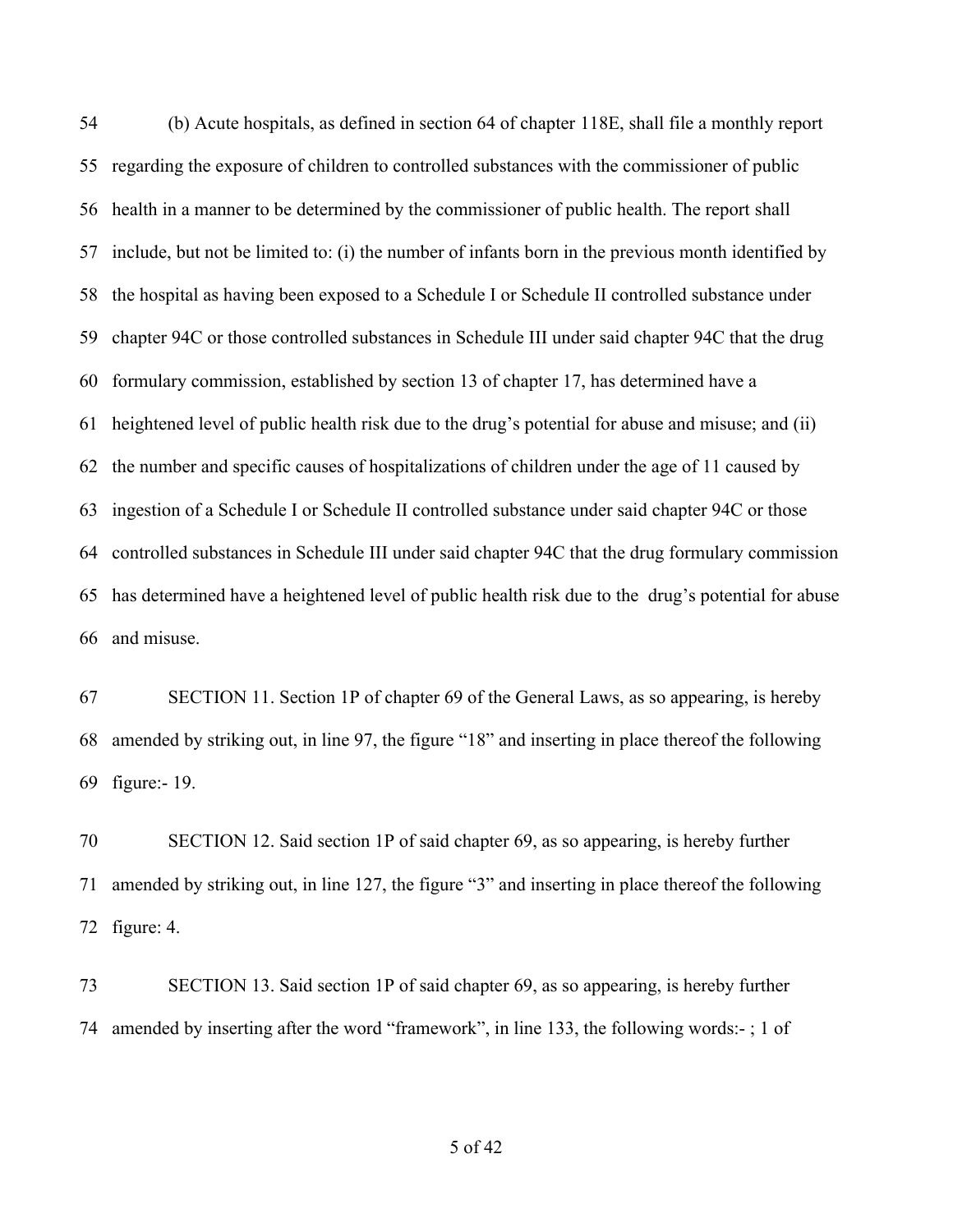whom shall be a representative of Massachusetts recovery high schools with expertise in adolescent substance use disorders.

 SECTION 14. Section 13D of chapter 71 of the General Laws, as so appearing, is hereby amended by adding the following paragraph:-

 A driver education course shall include a module on the science related to addiction and addictive substances, including the impact of psychoactive substances on the brain and the effect of such substances on a person while operating a motor vehicle.

 SECTION 15. Said chapter 71 is hereby further amended by striking out section 96, as so appearing, and inserting in place thereof the following 2 sections:-

 Section 96. Each public school shall have a policy regarding substance use prevention and the education of its students about the dangers of substance abuse. The school shall notify the parents or guardians of all students attending the school of the policy and shall post the policy on the school's website. The policy, and any standards and rules enforcing the policy, shall be prescribed by the school committee in conjunction with the superintendent or the board of trustees of a charter school.

 The department of elementary and secondary education, in consultation with the department of public health, shall provide guidance and recommendations to assist schools with developing and implementing effective substance use prevention and abuse education policies and shall make such guidance and recommendations publicly available on the department's website. Guidance and recommendations may include educating parents or guardians on recognizing warning signs of substance abuse and providing available resources. Guidance and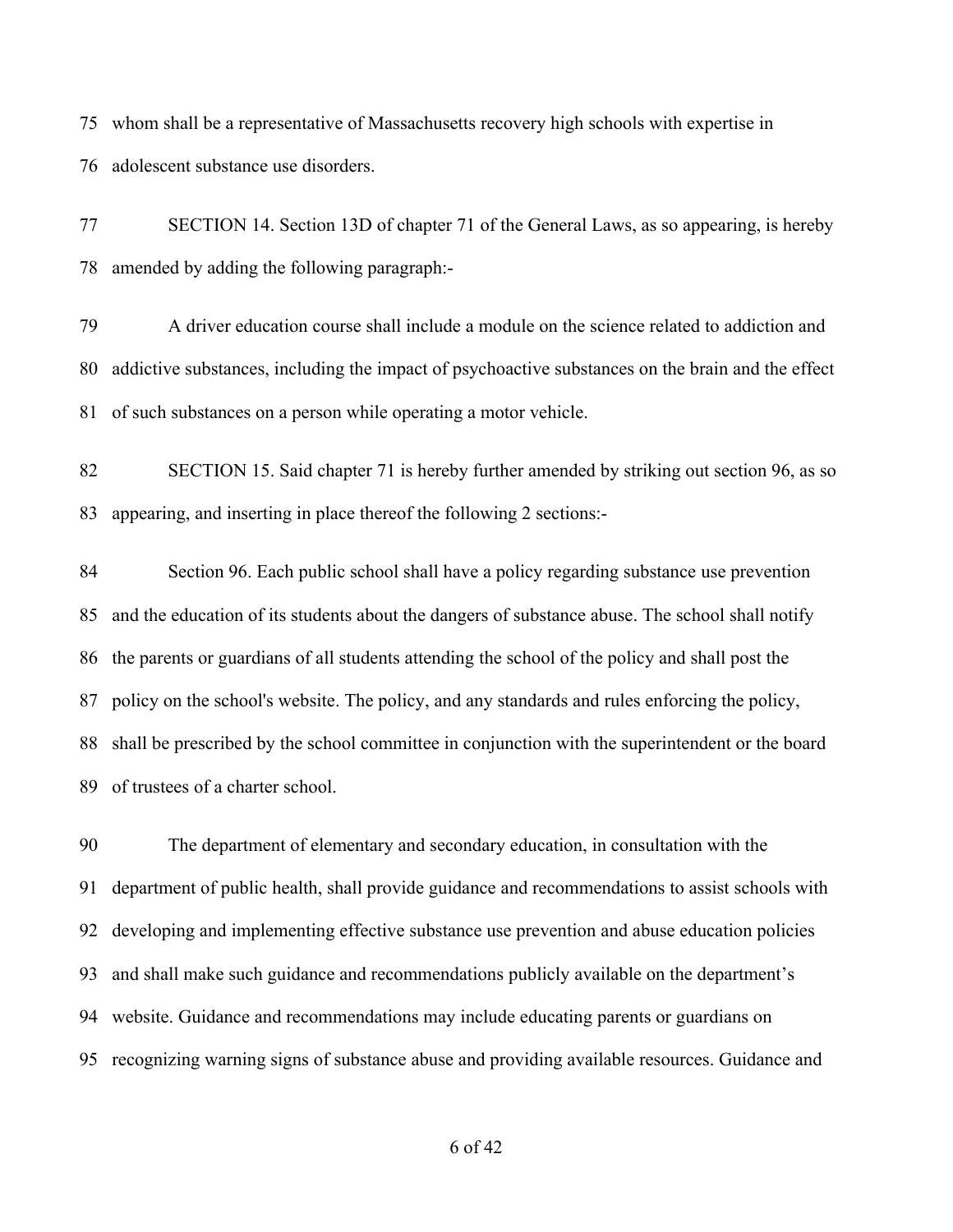recommendations shall be reviewed and regularly updated to reflect applicable research and best practices.

 Each school district and charter school shall file its substance use prevention and abuse education policies with the department of elementary and secondary education in a manner and form prescribed by the department.

 Section 97. (a) Subject to appropriation, each city, town, regional school district, charter school or vocational school district shall utilize a verbal screening tool to screen pupils for substance use disorders. Screenings shall occur on an annual basis and occur at 2 different grade levels as recommended by the department of elementary and secondary education, in consultation with the department of public health. Parents or guardians of a pupil to be screened pursuant to this section shall be notified prior to the start of the school year. Verbal screening tools shall be approved by the department of elementary and secondary education, in conjunction with the department of public health. De-identified screening results shall be reported to the department of public health, in a manner to be determined by the department of public health, not later than 90 days after completion of the screening.

 (b) A pupil or the pupil's parent or guardian may opt out of the screening by written notification at any time prior to or during the screening. A city, town, regional school district, charter school or vocational school district utilizing a verbal screening tool shall comply with the department of elementary and secondary education's regulations relative to consent.

 (c) Any statement, response or disclosure made by a pupil during a verbal substance use disorder screening shall be considered confidential information and shall not be disclosed by a person receiving the statement, response or disclosure to any other person without the prior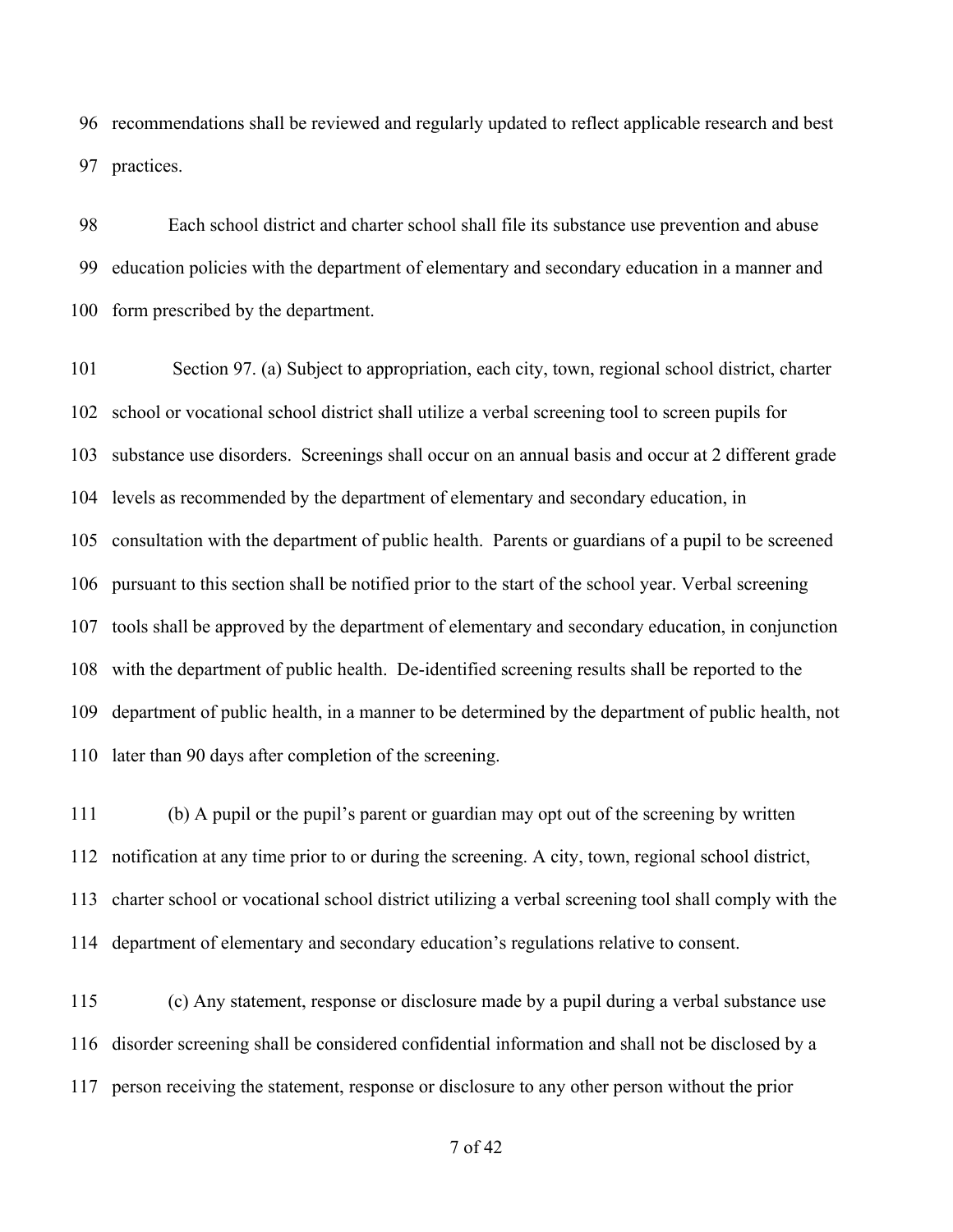written consent of the pupil, parent or guardian, except in cases of immediate medical emergency or a disclosure is otherwise required by state law. Such consent shall be documented on a form approved by the department of public health and shall not be subject to discovery or subpoena in any civil, criminal, legislative or administrative proceeding. No record of any statement, response or disclosure shall be made in any form, written, electronic or otherwise, that includes information identifying the pupil.

 (d) The department of elementary and secondary education shall notify each school district in writing of the requirement to screen students for substance use disorders pursuant to this section. School districts with alternative substance use screening policies may, on a form provided by the department, opt out of the required verbal screening tool. The form shall be signed by the school superintendent and provide a detailed description of the alternative substance use program the district has implemented and the reasons why the required verbal screening tool is not appropriate for the district.

 (e) No person shall have a cause of action for loss or damage caused by an act or omission resulting from the implementation of this section.

 SECTION 16. Section 8 of chapter 90 of the General Laws, as so appearing, is hereby amended by inserting after the word "course", in line 50, the following words:- , including a module on the science related to addiction and addictive substances which shall also include the impact of psychoactive substances on the brain and the effect of such substances on a person while operating a motor vehicle,.

 SECTION 17. Said section 8 of said chapter 90, as so appearing, is hereby further amended by inserting after the word "curriculum", in line 71, the following words:- , including a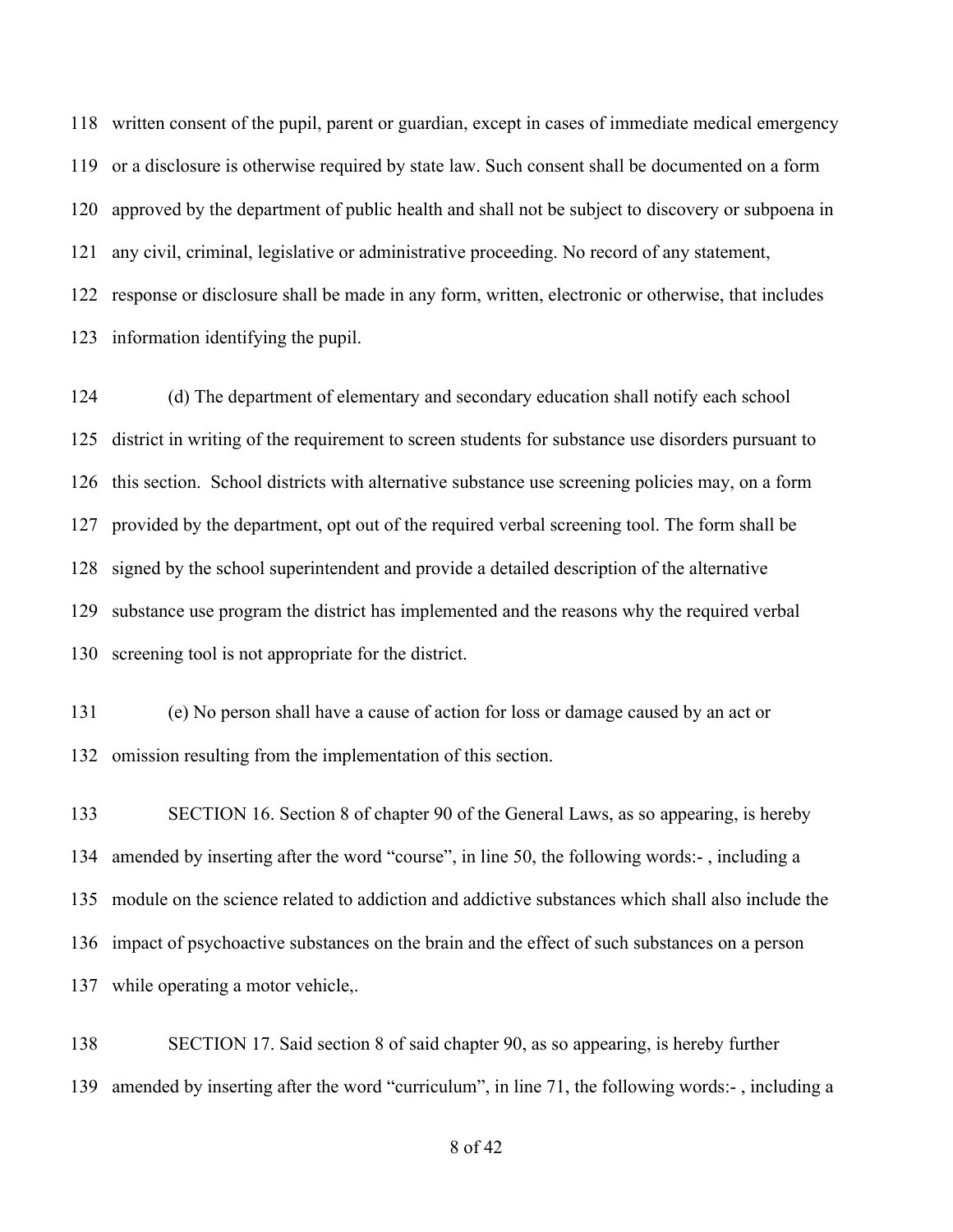module on the science related to addiction and addictive substances which shall also include the impact of psychoactive substances on the brain and the effect of such substances on a person while operating a motor vehicle.

 SECTION 18. The nineteenth paragraph of section 32G of said chapter 90, as so appearing, is hereby amended by inserting after the first sentence the following sentence:- The curriculum shall include a module on the science related to addiction and addictive substances, which shall also include the impact of psychoactive substances on the brain and the effect of such substances on a person while operating a motor vehicle.

 SECTION 19. Section 1 of chapter 94C of the General Laws is hereby amended by inserting after the definition of "drug paraphernalia", as so appearing, the following definition:-

 "Extended-release long-acting opioid in a non-abuse deterrent form", a drug that is: (i) subject to the United States Food and Drug Administration's extended release and long-acting opioid analgesics risk evaluation and mitigation strategy; (ii) an opioid approved for medical use that does not meet the requirements for listing as a drug with abuse deterrent properties pursuant to section 13 of chapter 17; and (iii) identified by the drug formulary commission pursuant to said section 13 of said chapter 17 as posing a heightened level of public health risk.

 SECTION 20. Section 18 of said chapter 94C, as so appearing, is hereby amended by striking out, in line 70, the words "A prescription" and inserting in place thereof the following words:- Except as provided in section 18A, a prescription.

 SECTION 21. Said section 18 of said chapter 94C, as so appearing, is hereby further 160 amended by inserting after subsection  $(d<sup>1</sup>/<sub>2</sub>)$  the following subsection: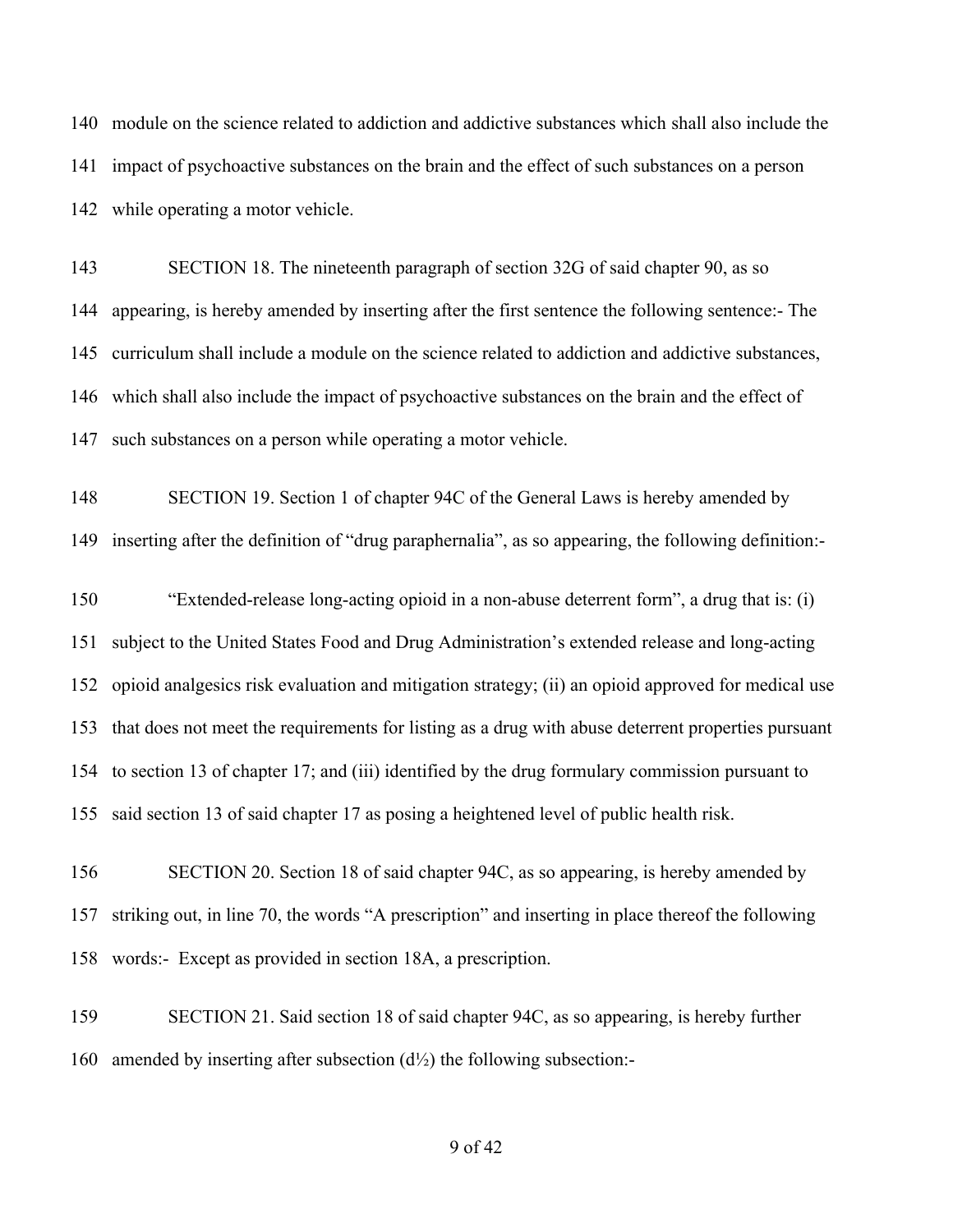(d<sup>3</sup>/<sub>4</sub>) A registered pharmacist filling a prescription for an opioid substance in schedule II of section 3 may dispense the prescribed substance in a lesser quantity than the recommended full quantity indicated on the prescription if requested by the patient provided that the prescription complies with subsection (c) of section 22. The remaining quantity in excess of the quantity requested by the patient shall be void. If the dispensed quantity is less than the recommended full quantity, the pharmacist or a designee shall, within a reasonable time following a reduction in quantity but not more than 7 days, notify the prescribing practitioner of the quantity actually dispensed. The notification shall be conveyed by a notation in the interoperable electronic health record of the patient as defined in section 1 of chapter 118I or, if the pharmacist does not have the ability to make a notation in the patient's interoperable electronic health record, by facsimile, electronic transmission or by making a notation in the patient's record maintained by the pharmacy which shall be accessible to the practitioner by request. Nothing in this subsection shall be interpreted to conflict with or supersede any other requirement established in this section for a prescription of an opiate substance or any requirements or conditions for drug substitutions established in chapter 112.

- SECTION 22. Said section 18 of said chapter 94C, as so appearing, is hereby further amended by striking out subsection (e) and inserting in place thereof the following subsection:-
- (e) Practitioners who prescribe controlled substances, except veterinarians, shall be required, as a prerequisite to obtaining or renewing their professional licenses, to complete appropriate training relative to: (i) effective pain management; (ii) the risks of abuse and addiction associated with opioid medication; (iii) identification of patients at risk for substance use disorders; (iv) counseling patients about the side effects, addictive nature and proper storage and disposal of prescription medications; (v) appropriate prescription quantities for prescription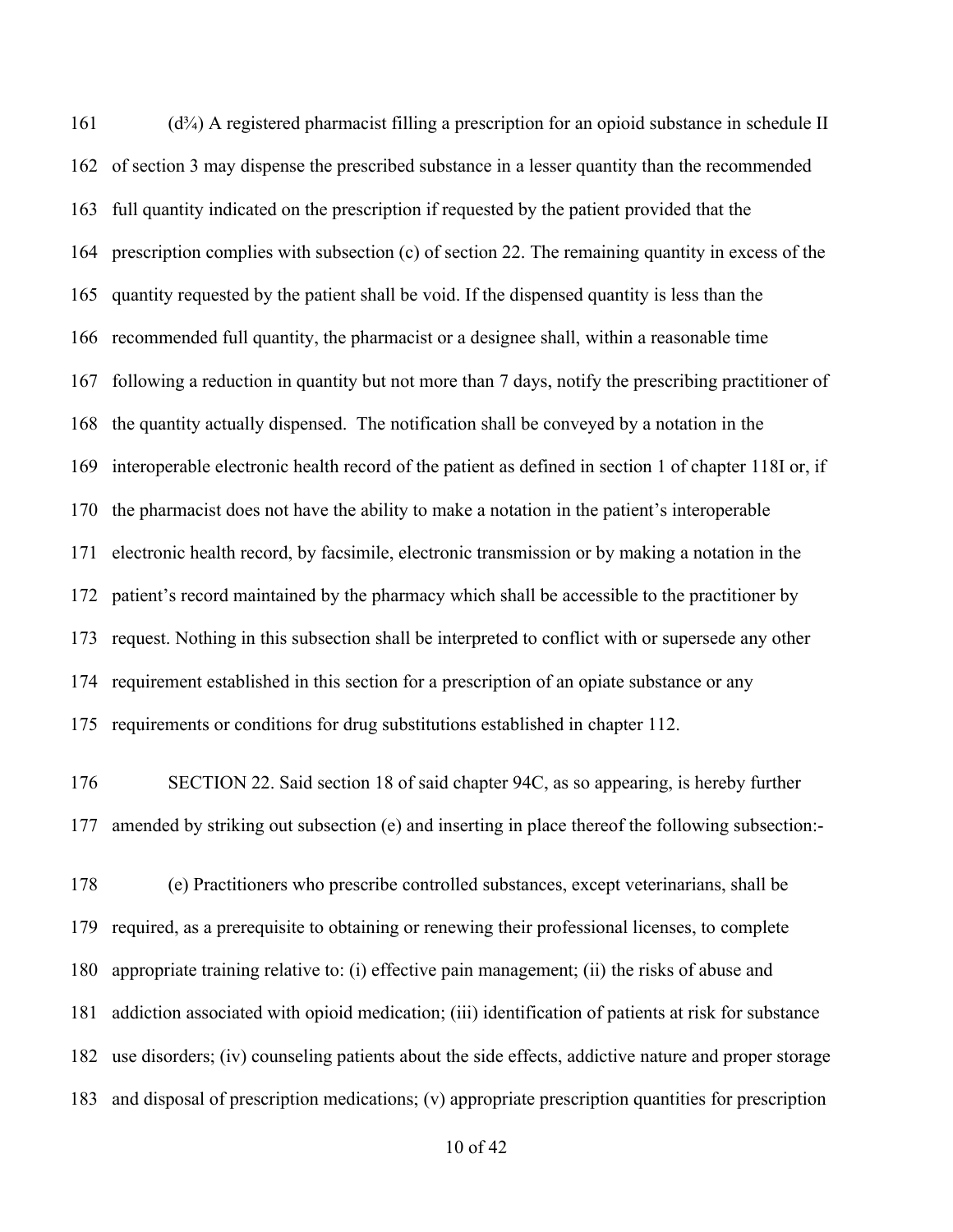medications that have an increased risk of abuse; and (vi) opioid antagonists, overdose prevention treatments and instances in which a patient may be advised on both the use of and ways to access opioid antagonists and overdose prevention treatments. The boards of registration for each professional license that requires this training shall develop the standards for appropriate training programs.

 SECTION 23. Said chapter 94C is hereby further amended by inserting after section 18 the following 3 sections:-

 Section 18A. (a) Prior to issuing an extended-release long-acting opioid in a non-abuse deterrent form for outpatient use for the first time, a practitioner registered under section 7 shall: (i) evaluate the patient's current condition, risk factors, history of substance abuse, if any, and current medications; and (ii) inform the patient and note in the patient's medical record that the prescribed medication, in the prescriber's medical opinion, is an appropriate course of treatment based on the medical need of the patient.

 (b) In the event that a practitioner recommends that an extended-release long-acting opioid be utilized during the course of long-term pain management, the practitioner registered under section 7 shall enter into a written pain management treatment agreement with the patient that appropriately addresses the benefits as well as the risk factors for abuse or misuse of the prescribed substance under guidelines published by the department. Such an agreement shall be filed in the patient's medical record or included in the patient's electronic health record.

 Section 18B. (a) The department shall establish a voluntary non-opiate directive form. The form shall indicate to all practitioners that an individual shall not be administered or offered a prescription or medication order for an opiate. The form shall be posted on the department's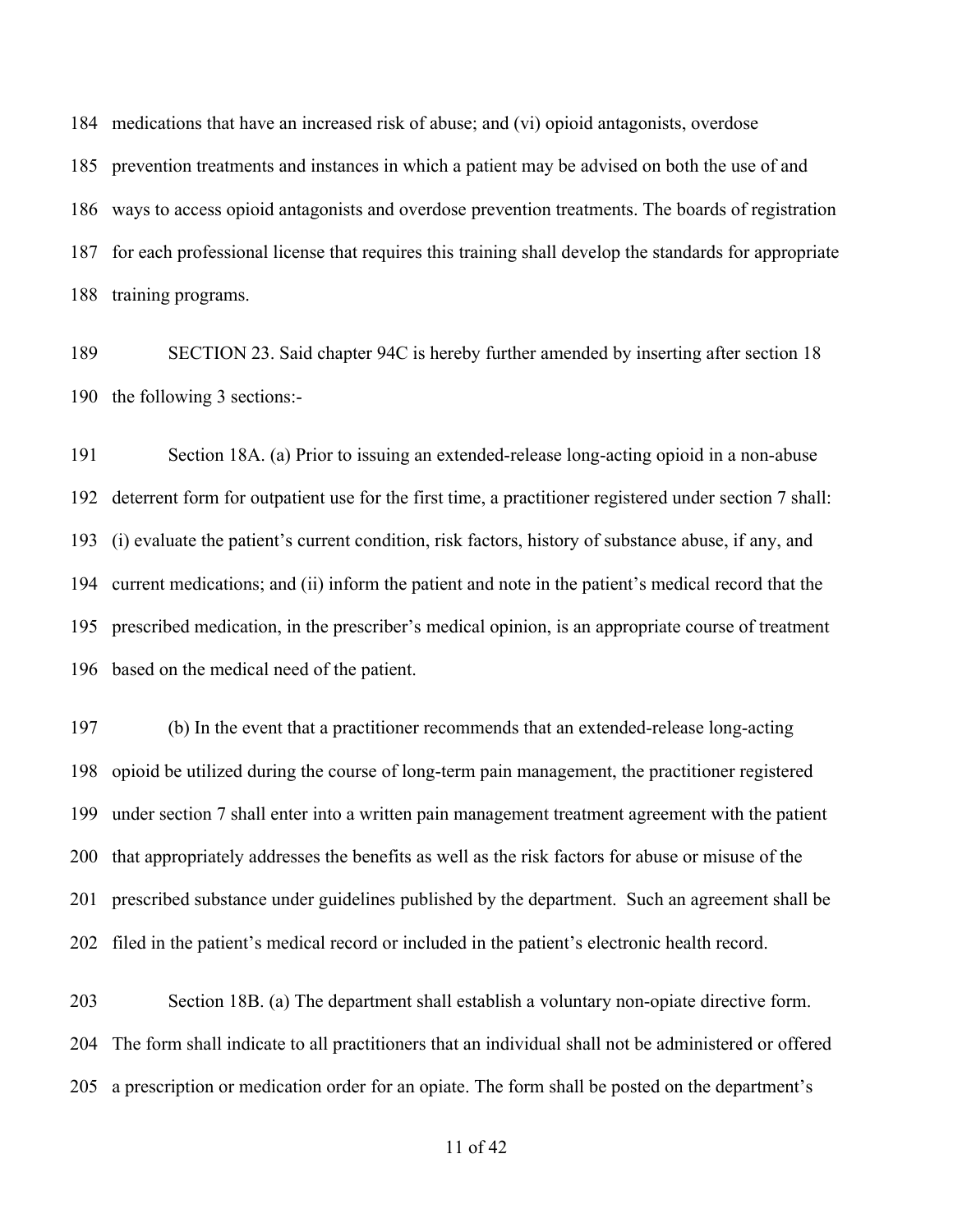searchable website. An individual may execute and file a voluntary non-opiate directive form with a practitioner registered under section 7 or other authority authorized by the secretary to accept the voluntary non-opiate directive form for filing. An individual may revoke the voluntary non-opiate directive form for any reason and may do so by written or oral means.

 (b) The department shall promulgate regulations for the implementation of the voluntary non-opiate directive form which shall include, but not be limited to:

 (i) procedures to record the voluntary non-opiate directive form in the individual's interoperable electronic health record and in the prescription drug monitoring program established in section 24A;

 (ii) a standard form for the recording and transmission of the voluntary non-opiate directive form, which shall include verification by a practitioner registered under section 7 and which shall comply with the written consent requirements of the Public Health Service Act, 42 U.S.C. § 290dd-2(b), and 42 CFR Part 2; provided, however, that the voluntary non-opiate directive form shall also provide the basic procedures necessary to revoke the voluntary non-opiate directive form;

 (iii) requirements for an individual to appoint a duly authorized guardian or health care proxy to override a previously recorded voluntary non-opiate directive form;

 (iv) procedures to ensure that any recording, sharing or distribution of data relative to the voluntary non-opiate directive form complies with all state and federal confidentiality laws; and

(v) appropriate exemptions for emergency medical personnel.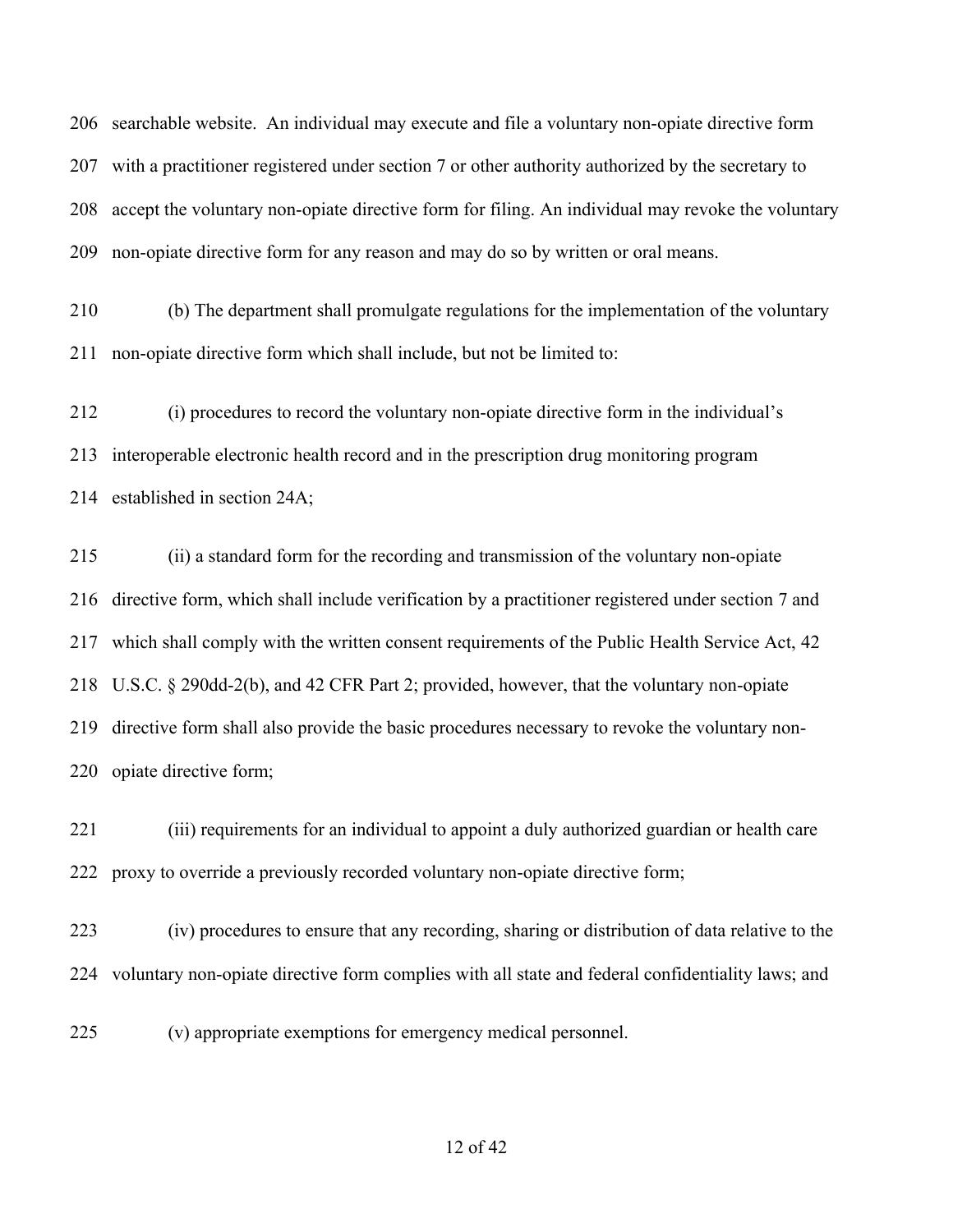(c) A written prescription that is presented at an outpatient pharmacy or a prescription that is electronically transmitted to an outpatient pharmacy shall be presumed to be valid for the purposes of this section and a pharmacist in an outpatient setting shall not be held in violation of this section for dispensing a controlled substance in contradiction to a voluntary non-opiate directive form, except upon evidence that the pharmacist acted knowingly against the voluntary non-opiate directive form.

 (d) No health care provider or employee of a health care provider acting in good faith shall be subject to criminal or civil liability or be considered to have engaged in unprofessional conduct for failing to offer or administer a prescription or medication order for an opiate under the voluntary non-opiate directive form.

 No person acting as an agent pursuant to a health care proxy shall be subject to criminal or civil liability for making a decision under clause (iii) of subsection (b) in good faith.

 (e) Any board of professional licensure may limit, condition or suspend the license of or assess fines against a licensed health care provider who recklessly or negligently fails to comply with a person's voluntary non-opiate directive form.

 Section 18C. Prior to issuing a prescription for an opioid contained in Schedule II of section 3, a practitioner registered under section 7 shall: (i) consult with a the patient regarding the quantity of the opioid and a patient's option to fill the prescription in a lesser quantity; and (ii) inform the patient of the risks associated with the opioid prescribed.

 SECTION 24. Said chapter 94C is hereby amended by inserting after section 19C the following section:-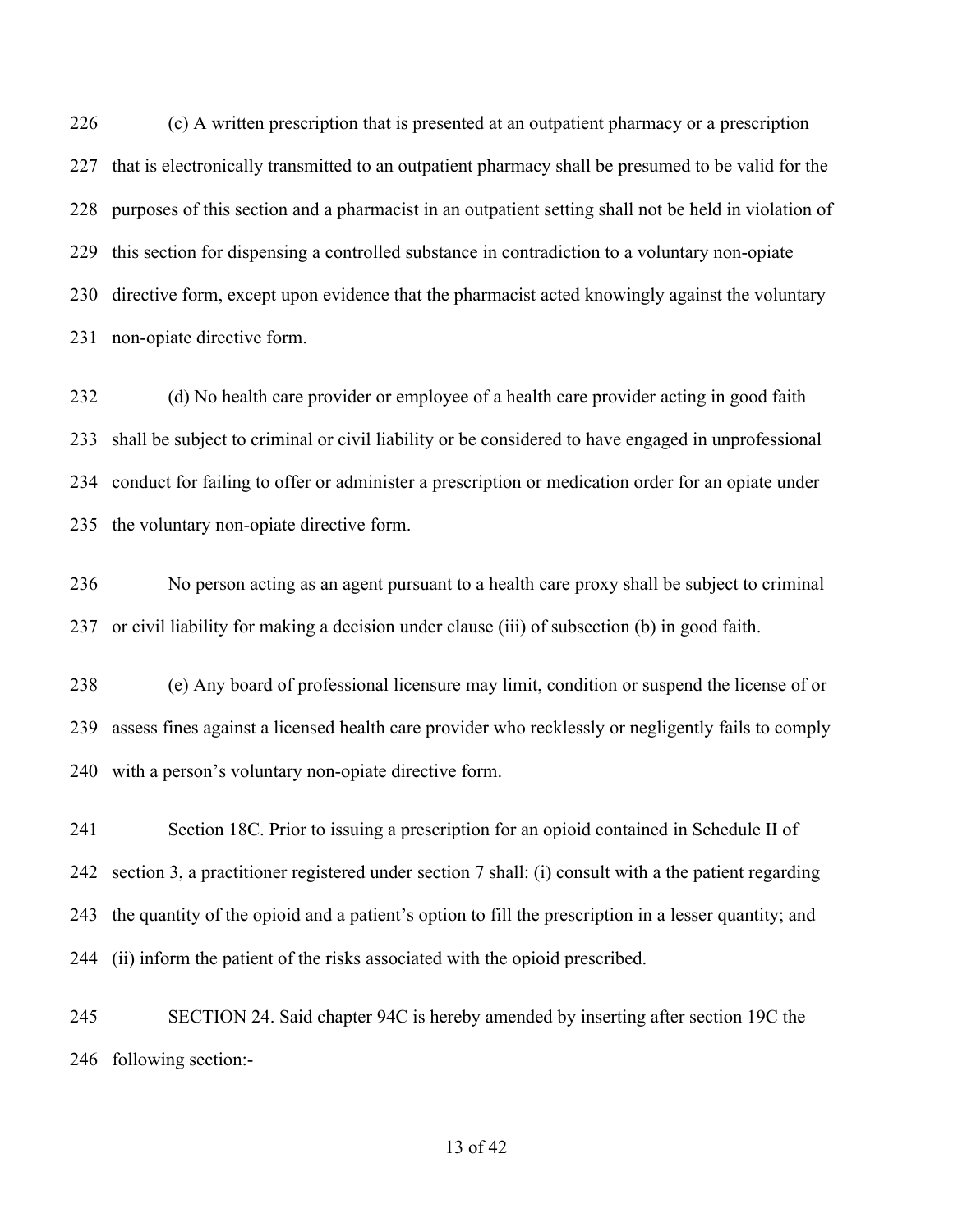Section 19D. (a) When issuing a prescription for an opiate to an adult patient for outpatient use for the first time, a practitioner shall not issue a prescription for more than a 7-day supply. A practitioner shall not issue an opiate prescription to a minor for more than a 7-day supply at any time and shall discuss with the parent or guardian of the minor the risks associated with opiate use and the reasons why the prescription is necessary.

 (b) Notwithstanding subsection (a), if, in the professional medical judgment of a practitioner, more than a 7-day supply of an opiate is required to treat the adult or minor patient's acute medical condition or is necessary for the treatment of chronic pain management, pain associated with a cancer diagnoses or for palliative care, then the practitioner may issue a prescription for the quantity needed to treat such acute medical condition, chronic pain, pain associated with a cancer diagnosis or pain experienced while the patient is in palliative care. The condition triggering the prescription of an opiate for more than a 7-day supply shall be documented in the patient's medical record and the practitioner shall indicate that a non-opiate alternative was not appropriate to address the medical condition.

 (c) Notwithstanding subsections (a) and subsection (b), this section shall not apply to medications designed for the treatment of substance abuse or opioid dependence.

 SECTION 25. Section 21 of said chapter 94C, as appearing in the 2014 Official Edition, is hereby amended by inserting after the word "drugs", in line 19, the following words:- , specifically opiates,.

 SECTION 26. Section 22 of said chapter 94C, as so appearing, is hereby amended by adding the following subsection:-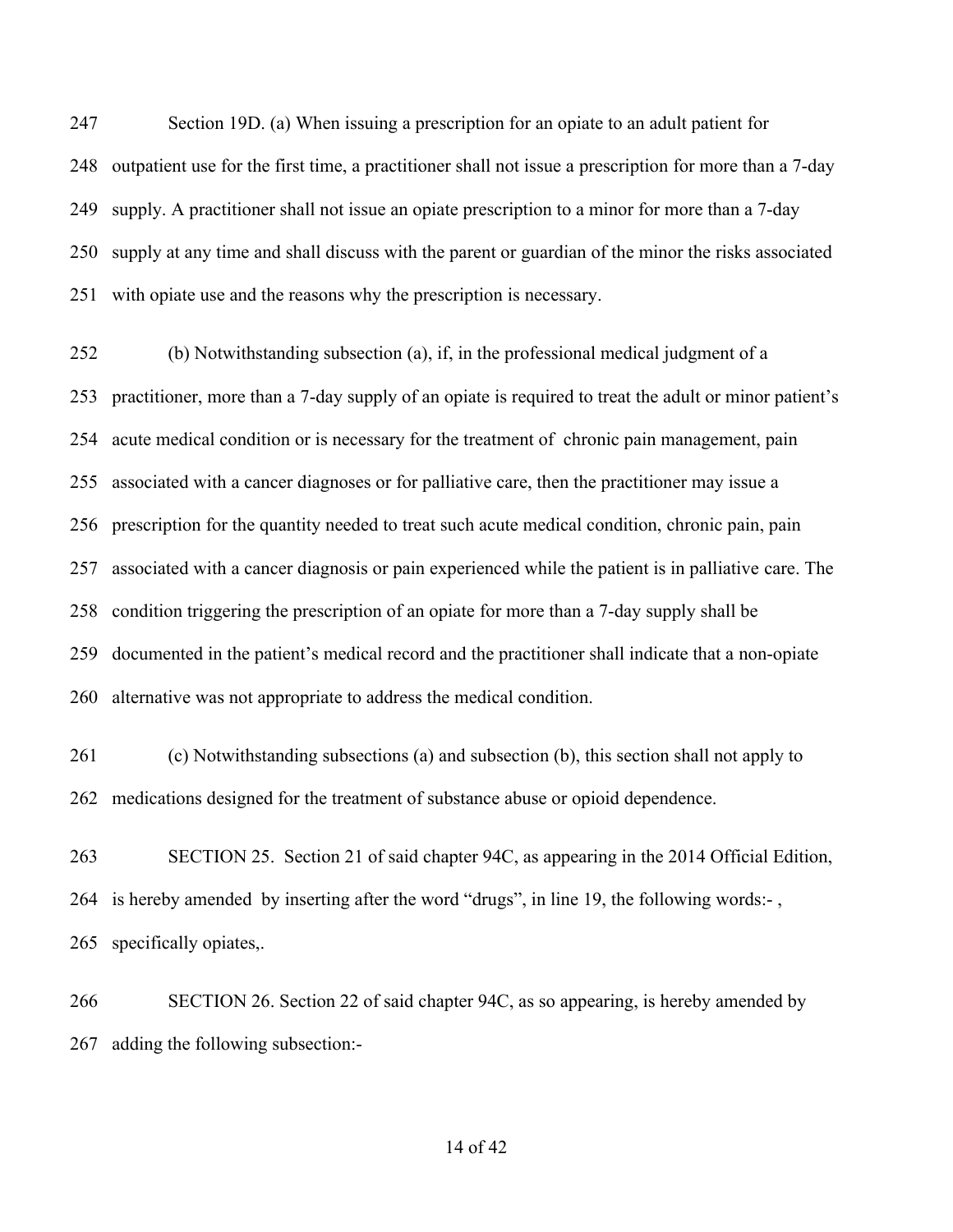(c) Any prescription issued by a practitioner for an opioid substance contained in Schedule II of section 3 shall include a notation on the prescription that the patient may fill, upon 270 request, the prescription in compliance with subsection  $(d \frac{3}{4})$  of section 18 in an amount not to exceed the recommended full quantity indicated.

 SECTION 27. The second paragraph of subsection (c) of section 24A of said chapter 94C, as so appearing, is hereby amended by striking out the first sentence and inserting in place thereof the following sentence:- The department shall promulgate rules and regulations relative to the use of the prescription monitoring program by registered participants which shall include the requirement that prior to issuance, participants shall utilize the prescription monitoring program each time a prescription for a narcotic drug that is contained in Schedule II or III is issued.

 SECTION 28. Said section 24A of said chapter 94C is hereby further amended by striking out subsection (h), as so appearing, and inserting in place thereof the following subsection:-

 (h) The department may provide de-identified information to a public or private entity for statistical research or educational purposes.

 SECTION 29. Said chapter 94C is hereby further amended by inserting after section 24A the following section:-

 Section 24B. The department shall annually determine, through the prescription drug monitoring system established in section 24A, the mean and median quantity and volume of prescriptions for opiates contained in Schedules II and III of section 3 issued by practitioners registered under section 7; provided, however, that mean and median prescription quantities and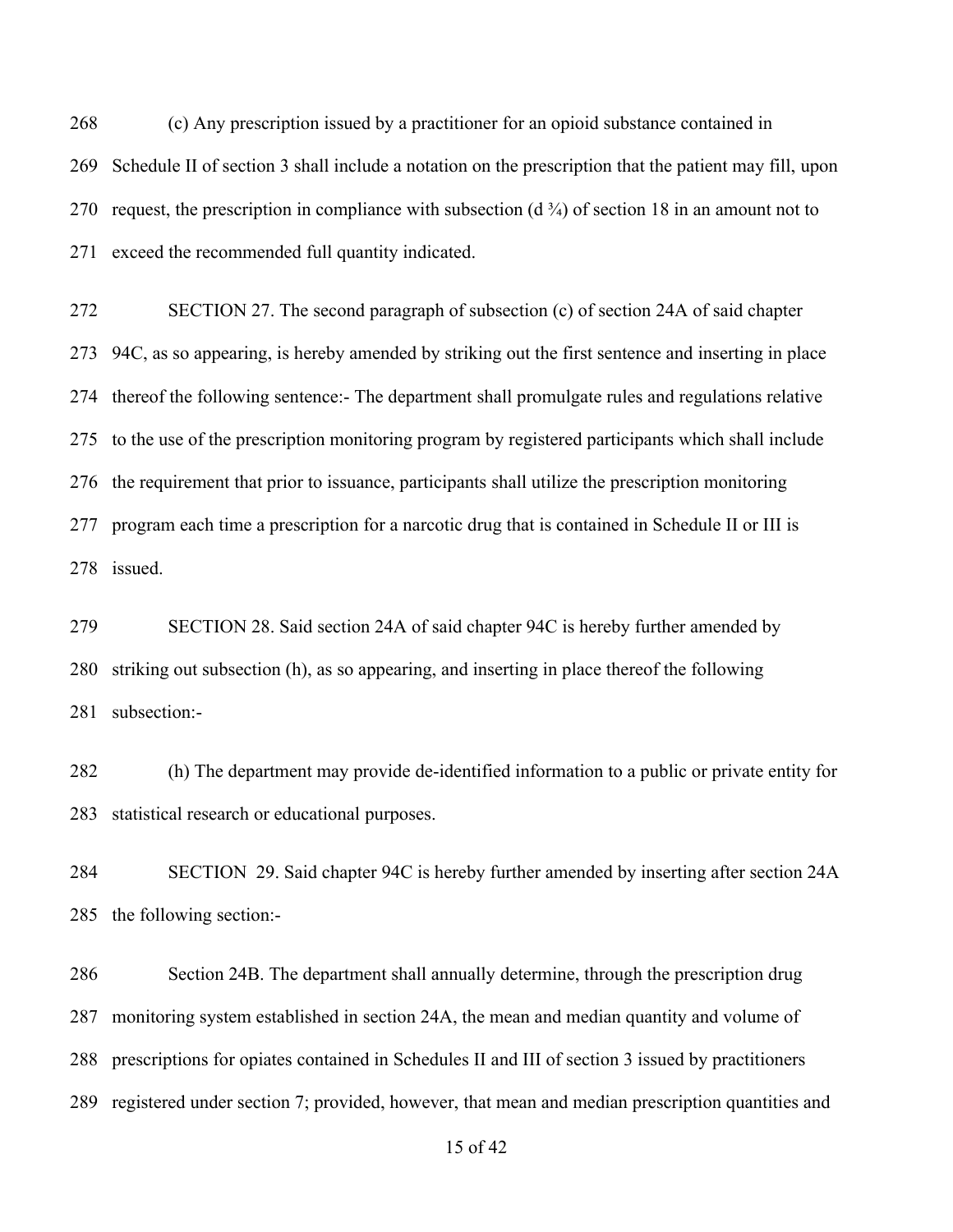volumes shall be determined within categories of practitioners of a similar specialty or practice type as determined by the department.

 The department shall work in conjunction with the respective boards of licensure to annually determine each practitioner's Schedule II and Schedule III opiate prescribing quantity and volume and the practitioner's standing with regard to the mean and median quantity and volume for the practitioner's category of specialty or practice type; provided, however, that the practitioner's standing shall be expressed as a percentile ranking for the practitioner within the practitioner's category. Each practitioner whose prescribing exceeds the mean or median within the practitioner's category shall be sent notice of the practitioner's percentile ranking in a manner determined by the department. Any practitioner may request the practitioner's own percentile ranking within the practitioner's own category of practice. The ranking determined for each practitioner shall be confidential, and shall be distributed by the department or by the relevant board of licensure only to the practitioner to which the information pertains. Such information shall not; (a) constitute a public record as defined in clause twenty-sixth of section 7 of chapter 4; (b) be admissible as evidence in a civil or criminal proceeding; or (c) be the sole basis for investigation by a licensure board.

 The department shall also coordinate with the respective boards of licensure to make resources available to prescribers regarding ways to change prescribing practices and incorporate alternative pain management options into a prescriber's practice.

 SECTION 30. Subsection (b) of Class B of section 31 of said chapter 94C, as so appearing, is hereby amended by striking out clause (1) and inserting in place thereof the following 2 clauses:-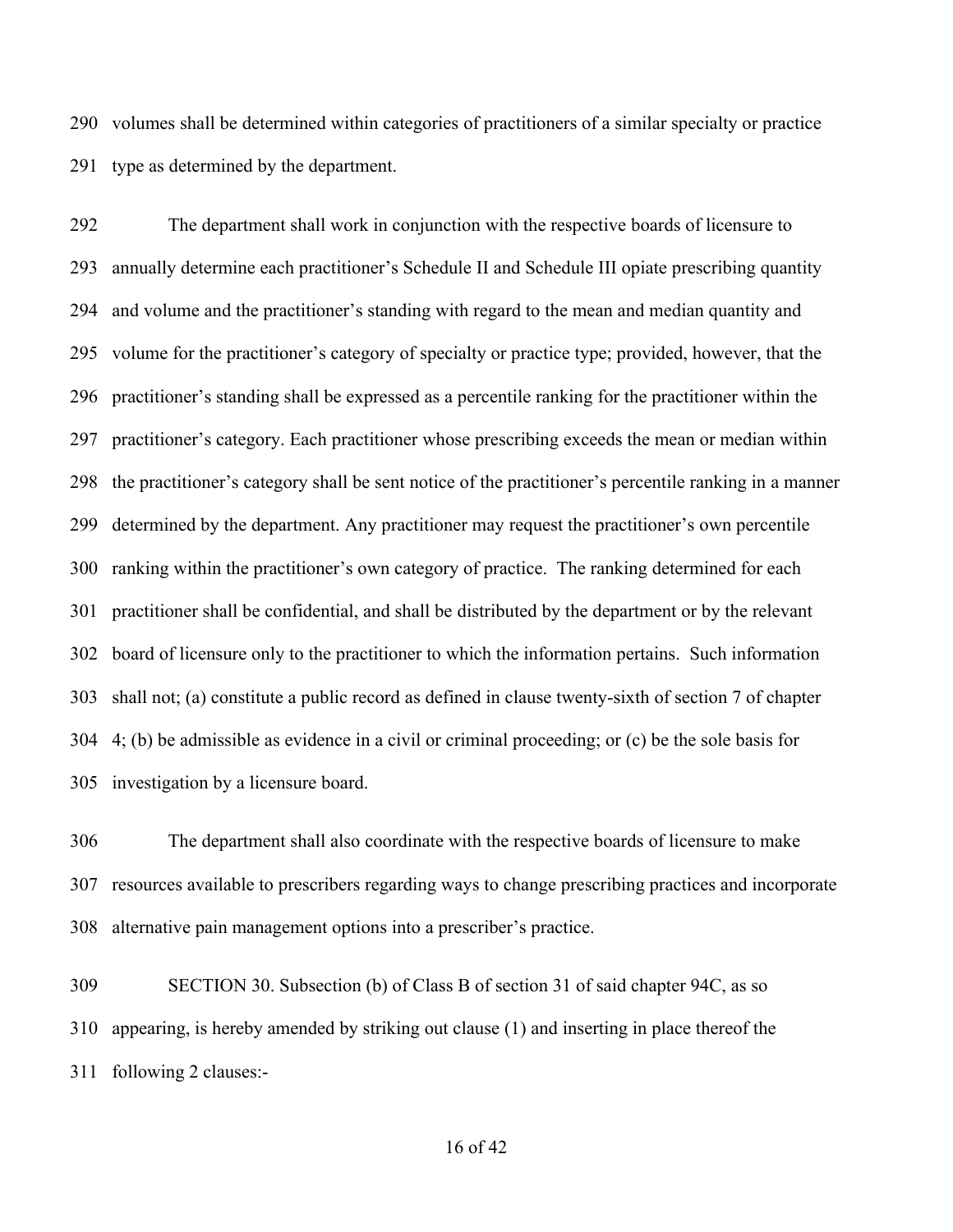## (1) Acetyl fentanyl

## 313  $(1\frac{1}{2})$  Alphaprodine

 SECTION 31. The General Laws are hereby further amended by inserting after chapter 94F the following chapter:-

- CHAPTER 94G.
- DRUG STEWARDSHIP PROGRAM.

 Section 1. As used in this chapter, the following words shall have the following meanings unless the context clearly requires otherwise:

 "Covered drug", any brand name or generic opioid drug placed in Schedule II or Schedule III of section 3 of chapter 94C; provided, however, that "covered drug" shall also include benzodiazepines; provided, further, that "covered drug" shall not include: (i) drugs intended for use solely in veterinary care; (ii) substances that are regulated as cosmetic products under the United States Food, Drug and Cosmetic Act, 21 U.S.C. § 301 et seq.; (iii) drugs that are compounded under a specialty license pursuant to sections 39G to 39J, inclusive, of chapter 112; (iv) hypodermic needles, lancets or other sharps products subject to collection and disposal procedures established in section 27A of chapter 94C; or (v) drugs approved and used primarily for medication-assisted substance use disorder treatment.

"Department", the department of public health.

 "Drug stewardship program", a program financed by a pharmaceutical product manufacturer or a group of manufacturers to collect, secure, transport and safely dispose of unwanted drugs.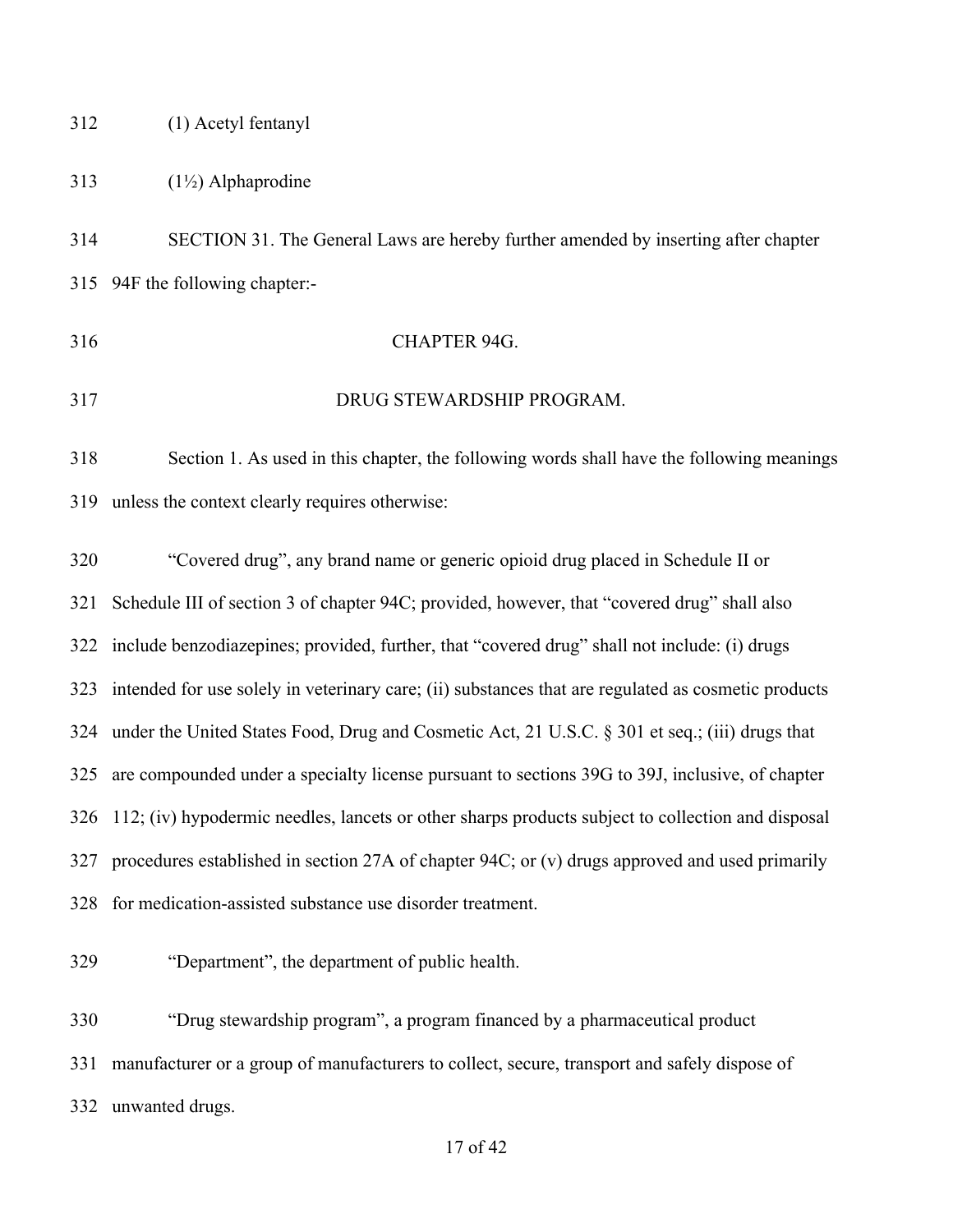"Pharmaceutical product manufacturer" or "manufacturer", an entity that manufactures a controlled substance under a United States Food and Drug Administration manufacturer's license, except for an institutional pharmacy, as defined in section 39D of chapter 112 or a wholesaler.

 "Prescription drug", any drug product which may be dispensed pursuant to chapter 94C under a written prescription by an authorized prescriber.

 "Stewardship organization", an organization designated by a manufacturer or a group of manufacturers to act as an agent on behalf of the manufacturer or the group of manufacturers to implement and operate a drug stewardship program.

 "Unwanted drug", a covered drug: (i) that is no longer wanted or intended to be consumed, or that is abandoned, discarded, expired or surrendered by the person to whom it was prescribed; or (ii) voluntarily deposited at collection points co-located with a law enforcement agency; provided, however, that "unwanted drug" shall not include: (A) waste or unused drug products from a pharmacy, hospital or health clinic or other commercial sources that the department may determine by regulation to be a nonresidential source; or (B) drug products seized by law enforcement officers in the course of their law enforcement duties.

"Wholesaler", an entity licensed pursuant to section 36B of chapter 112.

 Section 2. (a) Any pharmaceutical product manufacturer selling or distributing a covered drug to consumers in the commonwealth, whether directly or through a wholesaler, retailer or other agent, shall: (i) operate a drug stewardship program approved by the department individually or jointly with other manufacturers; (ii) enter into an agreement with a stewardship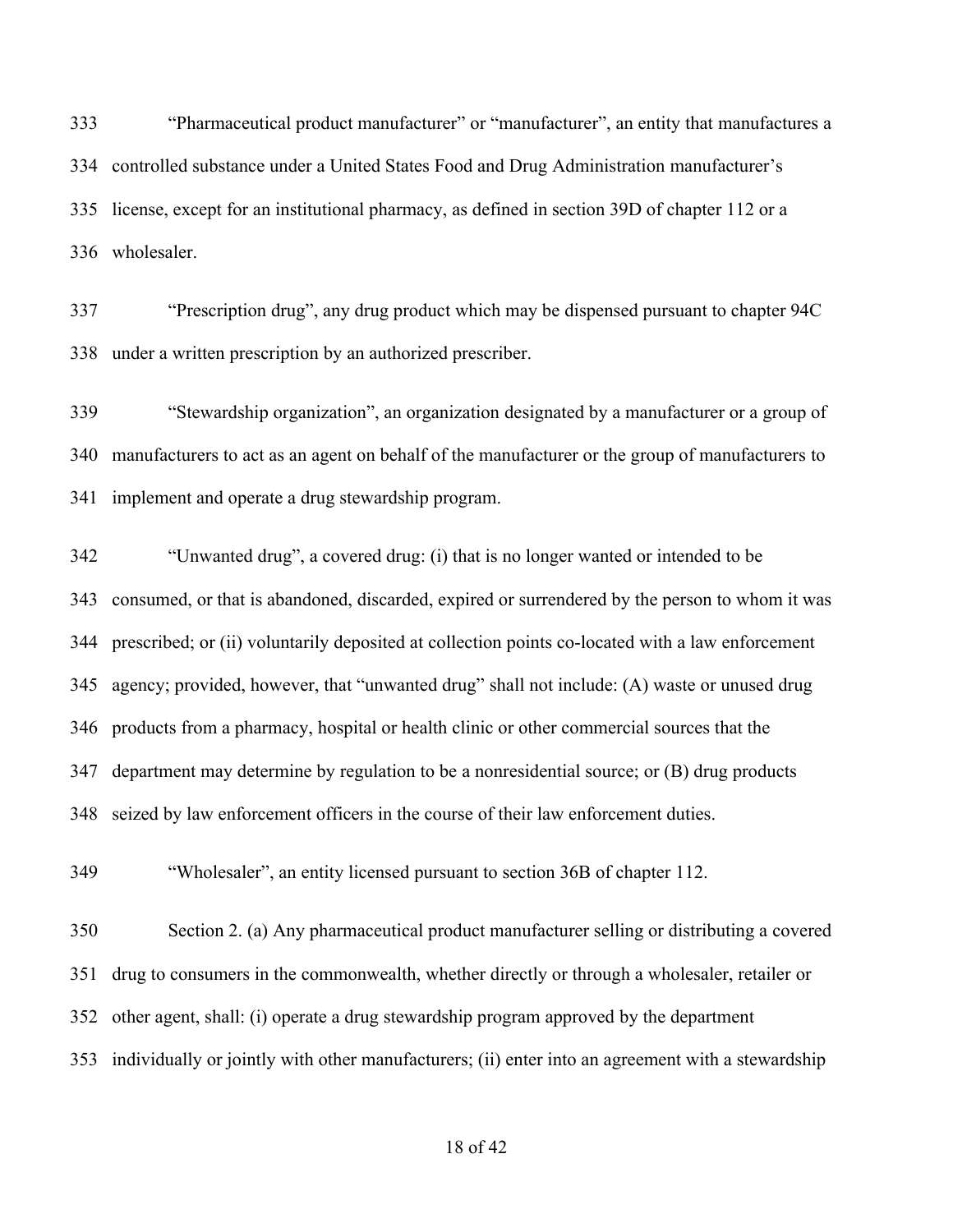organization that shall operate a drug stewardship program approved by the department; or (iii) enter into an agreement with the department to operate an alternative plan under section 6.

 (b) The department shall establish a process to review applications for approval and renewal of a manufacturer's drug stewardship plan. The department shall consult with the Massachusetts Biotechnology Council, the Interagency Council on Substance Abuse and other interested parties in developing the requirements of a drug stewardship program.

 (c) Each operator of a drug stewardship program shall file an annual written report to the department describing the program's activities for the prior year and the volume and type of unwanted drugs collected not later than March 1.

 (d) The department shall review for renewal each drug stewardship program at a frequency to be determined by the department.

 (e) The department shall publish and make publicly available a list and description of each approved drug stewardship program and shall update this list at a frequency determined by the department.

(f) The department may promulgate regulations to implement this chapter.

 Section 3. A manufacturer or stewardship organization seeking approval for a drug stewardship program shall submit, in a manner and form determined by the department, a plan that meets, but is not limited to, the following requirements:

 (i) a collection system to provide convenient, ongoing collection services to all persons seeking to dispose of unwanted drugs; provided, however, that the collection system may accept any covered drug and any other prescription drug in a pill formulation regardless of its schedule,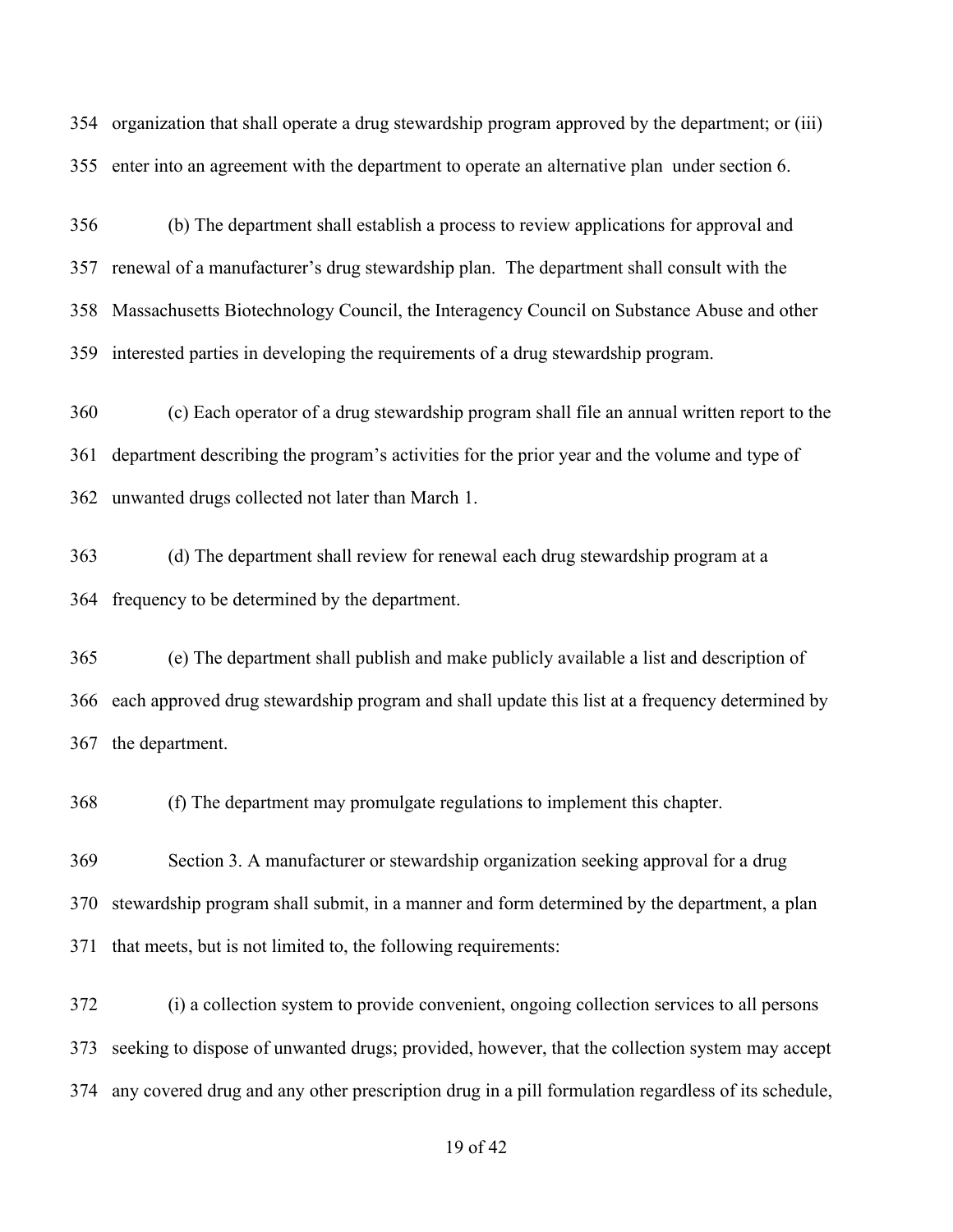brand or source of manufacture; provided further, that the collection system shall include 2 376 methods as recommended by the department, which may include, but not be limited to:  $(A)$  a mail-back program that provides prepaid and preaddressed packaging for a pharmacy to distribute when filling a prescription for a covered drug or upon request by a consumer; (B) collection kiosks; (C) drop-off day events at regional locations; (D) in-home disposal methods that render a product safe from misuse and that comply with applicable controlled substance regulations and environmental safety regulations; or (E) any other method recommended pursuant to United States Drug Enforcement Administration guidelines;

 (ii) adequate provisions for the security of unwanted drugs throughout the collection process and the safety of any person involved in monitoring, staffing or servicing the stewardship program;

(iii) a plan for public outreach and education about the drug stewardship program;

 (iv) a plan for the manufacturer or stewardship organization that provides the operational and administrative costs associated with the program; provided, however, that no point-of-sale, point-of-collection, processing fees or other drug cost increases may be charged to individual consumers to recoup program costs;

 (v) an attestation that the program shall comply with all applicable state and federal requirements for the collection, security, transport and disposal of drug products, including any requirements established by rule or regulation of either the United States Drug Enforcement Administration or the United States Environmental Protection Agency; and

 (vi) any other requirements established by the department for the safe and effective administration of a drug stewardship program.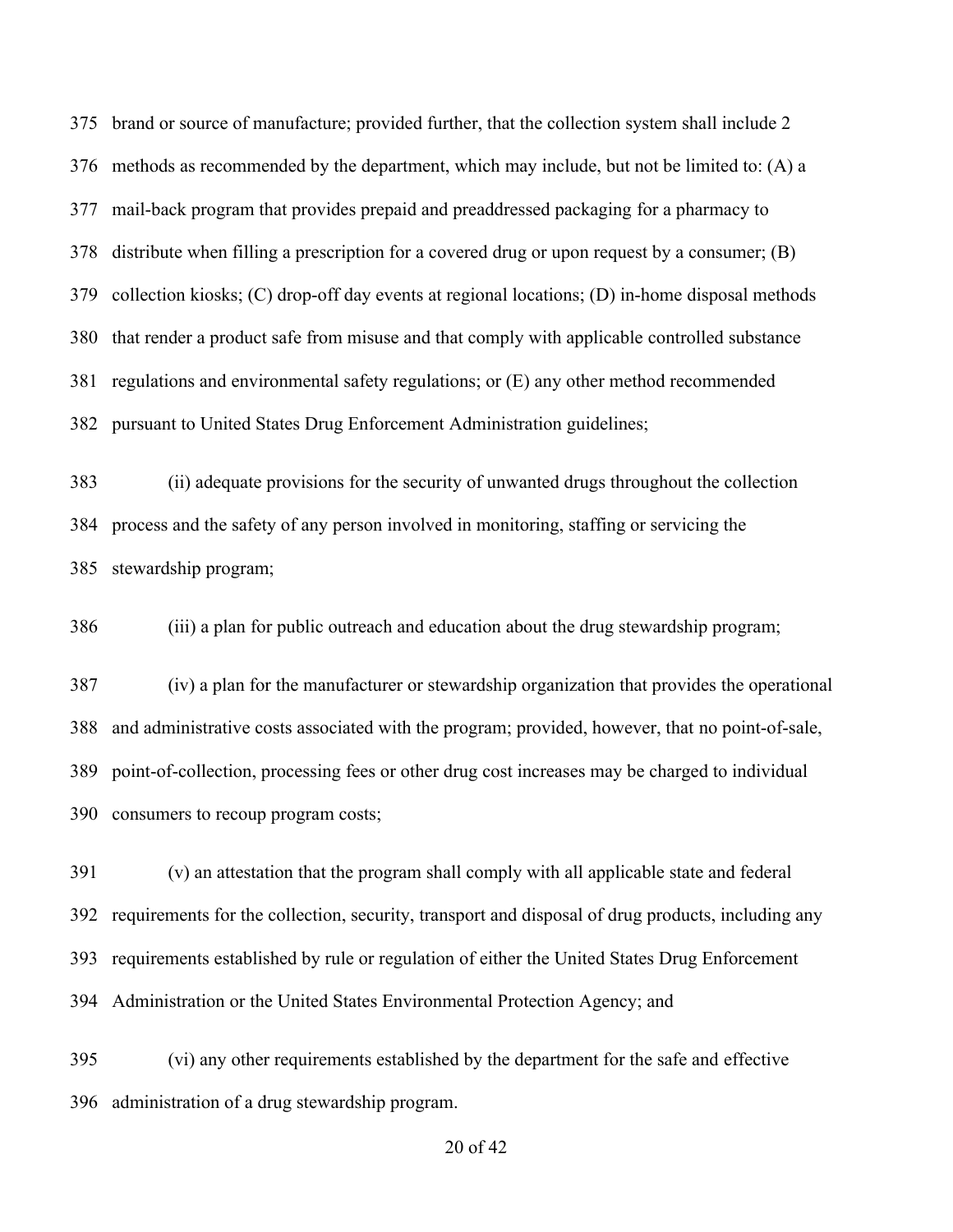Section 4. (a) The department shall send a notice to a pharmaceutical product manufacturer that sells or distributes a covered drug in the commonwealth that has not submitted an application for approval under section 2, informing the manufacturer of the requirements to comply with this chapter. Any manufacturer in receipt of a notice shall submit an application for approval under said section 2 within 180 calendar days of receipt of such initial notice.

 (b) Upon becoming aware that a pharmaceutical product manufacturer has discontinued its drug stewardship program or has altered the program such that the program no longer fulfills the requirements of this chapter, the department shall send a notice of noncompliance to the manufacturer. A manufacturer in receipt of a notice of noncompliance shall take all required corrective steps to reestablish compliance with this chapter or submit a written appeal of the notice of noncompliance to the department within 90 days of receipt of the notice of noncompliance.

 (c) If after consideration of an appeal or if the manufacturer does not appeal within 90 days of receipt of the notice of noncompliance the department determines that the manufacturer continues to be in noncompliance with this chapter, the department may assess the manufacturer a penalty in a manner to be determined by the department. If the department plans to assess a noncompliance penalty against a manufacturer pursuant to this section, the department shall send notice of the penalty and the right to appeal the penalty to the manufacturer.

 Section 5. (a) The requirements established by the department, in consultation with Massachusetts Biotechnology Council, the Interagency Council on Substance Abuse and other stakeholders, may exceed, but shall not conflict with, any obligations imposed on a manufacturer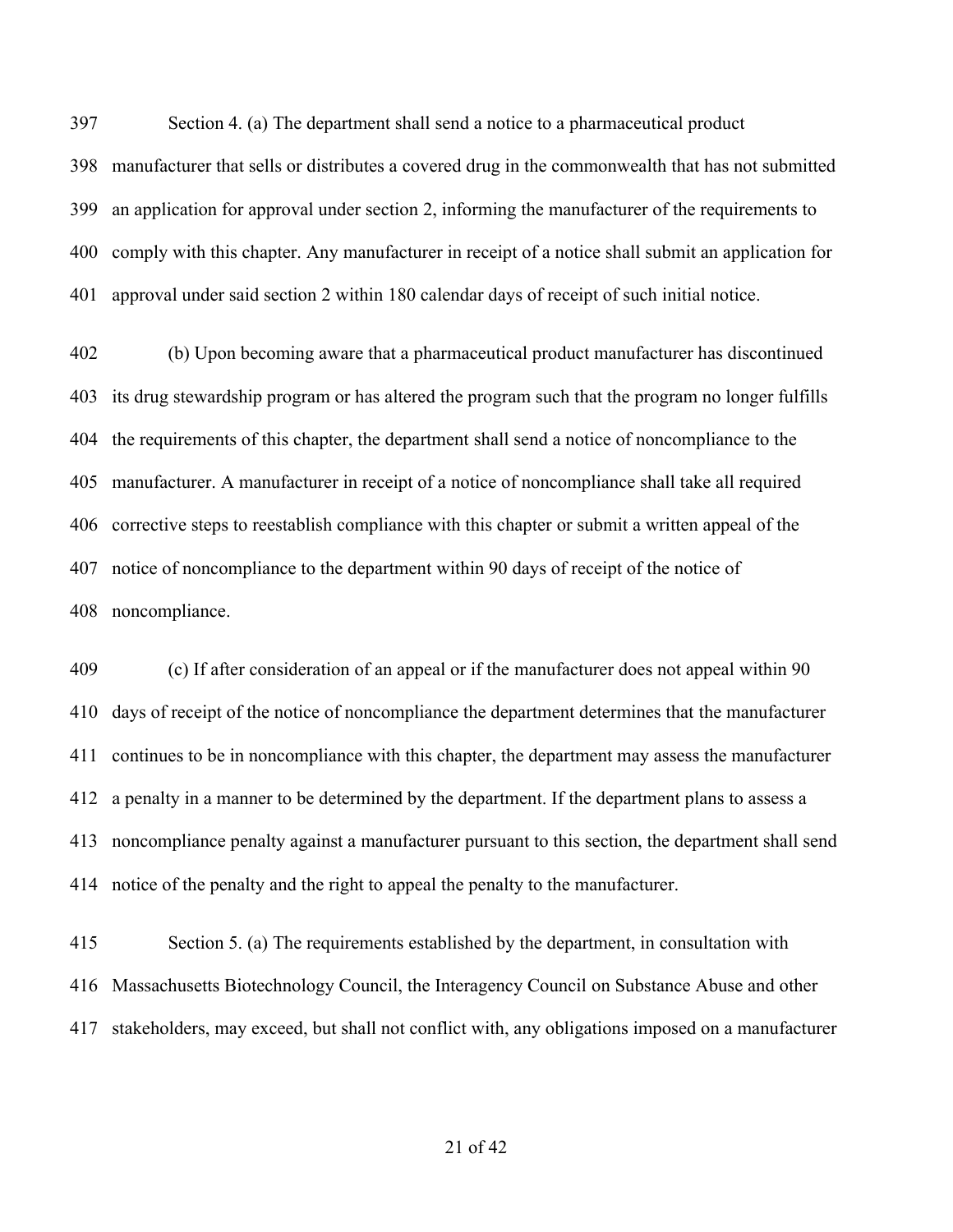by a risk evaluation and mitigation strategy approved by the United States Food and Drug Administration.

 (b) Nothing in this chapter shall require a retail pharmacy or a pharmacist practicing in a retail setting to participate in the collection, securing, transport or disposal of unwanted drugs.

 (c) No stewardship program shall require an outpatient pharmacy to participate in the collection, securing, transport or disposal of unwanted drugs or to provide a space for or to maintain a collection kiosk within an outpatient pharmacy unless the pharmacy certifies, in writing, that this participation is voluntary.

 Section 6. The department shall, in consultation with the Massachusetts Biotechnology Council, the Interagency Council on Substance Abuse and other interested parties, develop an alternative plan to the drug stewardship program established under sections 2 to 5, inclusive. A manufacturer who opts into a plan established under this section shall be exempt from sections 2 to 5, inclusive.

 A plan established under this section may permit contributions by manufacturers to the Substance Abuse Services Fund established in section 2I of chapter 111, in a manner determined by the department. A manufacturer participating in a plan established under this section shall not pass the cost of any contribution on to the consumer or a health insurance carrier.

 SECTION 32. Chapter 111 of the General Laws, as appearing in the 2014 Official Edition, is hereby amended by inserting after section 51 the following section:-

 Section 51½. (a) For the purposes of this section, the following words shall have the following meanings:-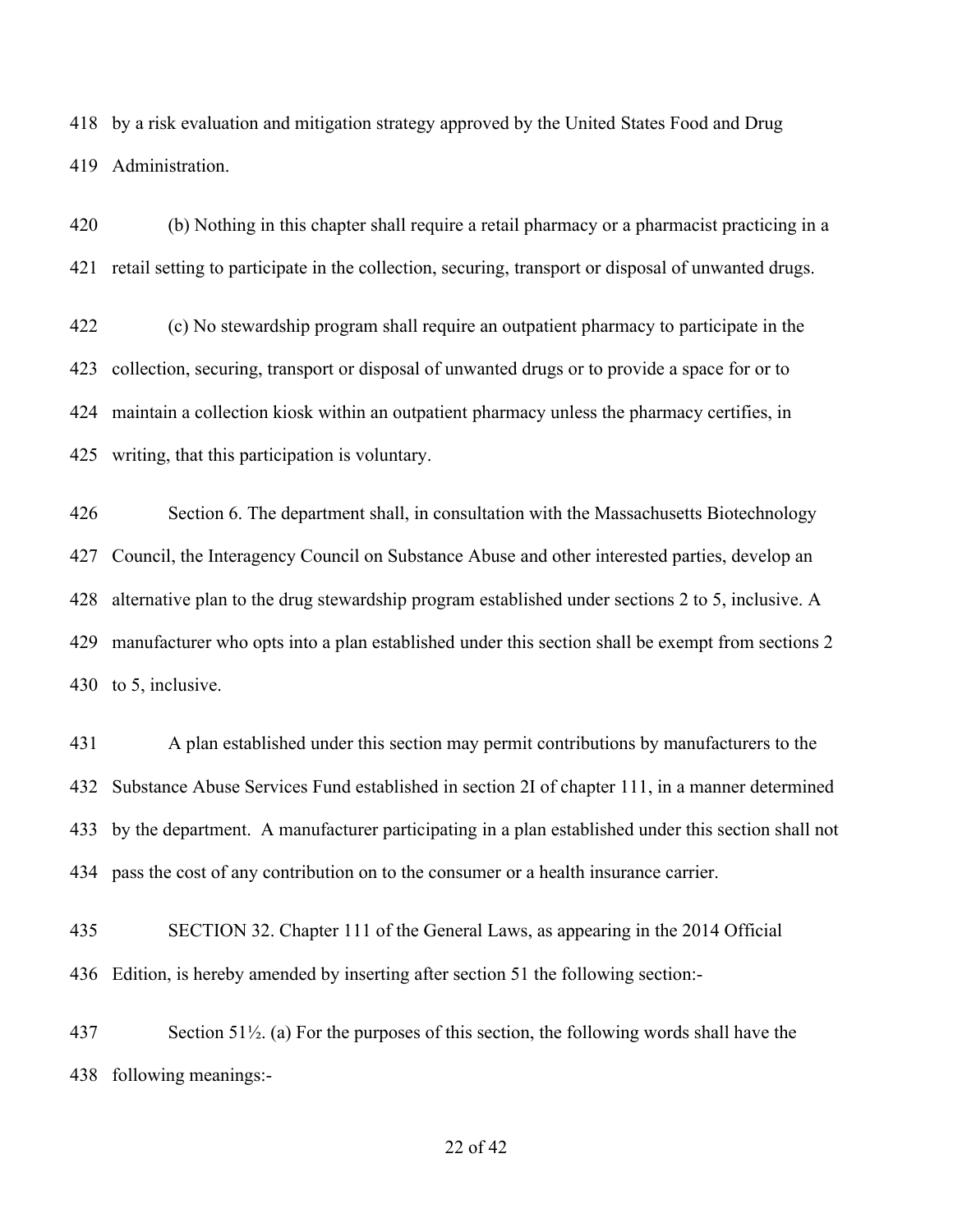"Acute-care hospital", any hospital licensed under section 51 that contains a majority of medical-surgical, pediatric, obstetric, and maternity beds, as defined by the department and the teaching hospital of the University of Massachusetts Medical School.

 "Licensed mental health professional", a licensed physician who specializes in the practice of psychiatry or addiction medicine, a licensed psychologist, a licensed independent social worker, a licensed mental health counselor, a licensed psychiatric clinical nurse specialist or a licensed alcohol and drug counselor I as defined in section 1 of chapter 111J.

 "Satellite emergency facility", a health care facility that operates on a 7-day per week, 24-hour per day basis that is located off the premises of a hospital, but is listed on the license of a hospital, and is authorized to accept patients transported to the facility by ambulance.

 "Substance abuse evaluation", an evaluation ordered pursuant to subsection (b) that is conducted by a licensed mental health professional or through an emergency services program, which shall include, but not be limited to, the following information: (1) history of the patient's use of alcohol, tobacco and other drugs, including age of onset, duration, patterns and consequences of use; (2) the use of alcohol, tobacco and other drugs by family members; (3) types of and responses to previous treatment for substance use disorders or other psychological disorders; (4) an assessment of the patient's psychological status including co-occurring disorders, trauma history and history of compulsive behaviors; and (4) an assessment of the patient's human immunodeficiency virus, hepatitis C, and tuberculosis risk status.

 (b) A person presenting in an acute-care hospital or a satellite emergency facility who is reasonably believed by the treating clinician to be experiencing an opiate-related overdose, or who has been administered naloxone prior to arriving at the hospital or facility, shall receive a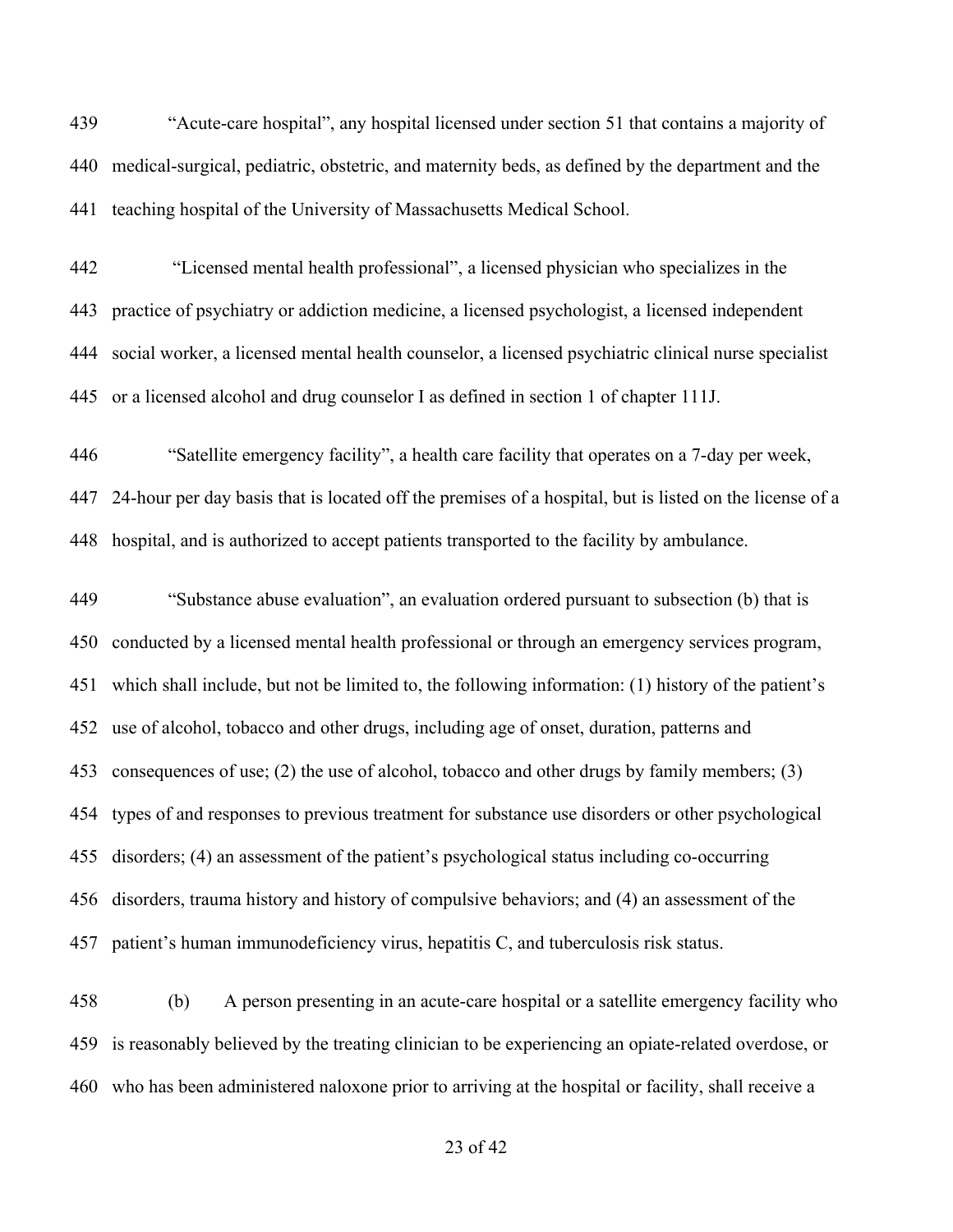substance abuse evaluation within 24 hours of receiving emergency room services. A substance abuse evaluation shall conclude with a diagnosis of the status and nature of the patient's substance use disorder, using standardized definitions as set forth in the Diagnostic and Statistical Manual of Mental Disorders as published by the American Psychiatric Association a diagnosis of a mental or behavioral disorder due to the use of psychoactive substances, as defined and coded by the World Health Organization. Each patient shall be presented with the findings of the evaluation in person and in writing, and the findings shall include recommendations for further treatment, if necessary, with an assessment of the appropriate level of care needed. Findings from the evaluation shall be entered into the patient's medical record. No acute-care hospital or satellite emergency facility shall permit early discharge, defined as less than 24 hours after presentation or before the conclusion of a substance abuse evaluation, whichever occurs sooner. If a patient does not receive an evaluation within 24 hours, the treating clinician shall note in the medical record the reason the evaluation did not take place and authorize the discharge of the patient. No clinician shall be held liable in a civil suit for releasing a patient who does not wish to remain in the emergency department after stabilization, but before a substance abuse evaluation has taken place.

 (c) After a substance abuse evaluation has been completed pursuant to subsection (b) a patient may consent to further treatment. Treatment may occur within the acute-care hospital or satellite emergency facility, if appropriate services are available; provided, however, that if the hospital or satellite emergency facility is unable to provide such services, the hospital or satellite emergency facility shall refer the patient to treatment center outside of the hospital or satellite emergency facility. Medical necessity for further treatment shall be determined by the treating clinician in consultation with the patient and noted in the medical record. If a patient refuses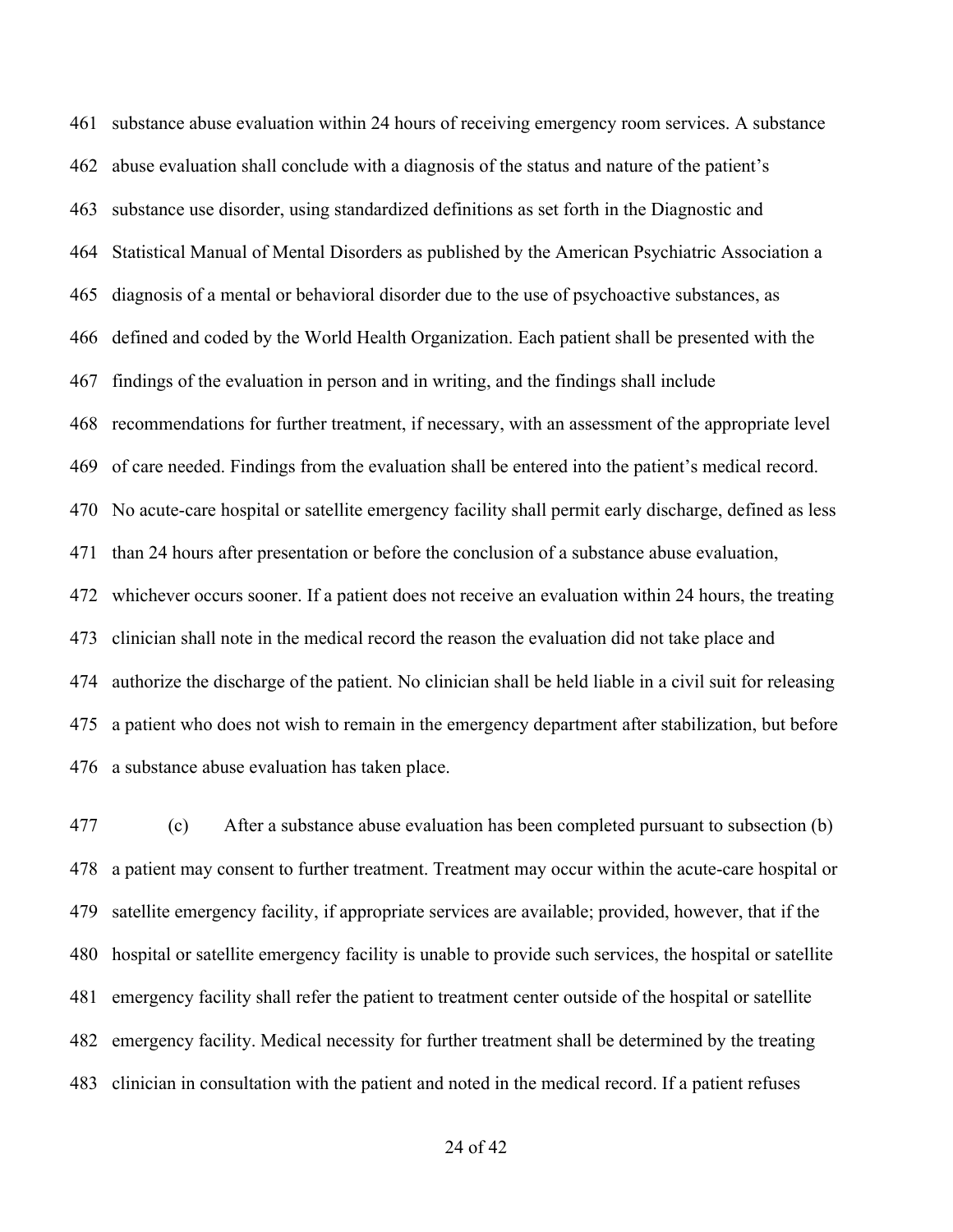further treatment after the evaluation is complete, and is otherwise medically stable, the hospital or satellite emergency facility may initiate discharge proceedings. All patients receiving an evaluation under subsection (b) shall receive, upon discharge, information on local and statewide treatment options, providers and other relevant information as deemed appropriate by the treating clinician.

 (d) If a person has received a substance abuse evaluation within the past 3 months, further treatment and the need for a further evaluation shall be determined by the treating clinician according to best practices and procedures.

 (e) If a person under 18 years of age is ordered to undergo a substance abuse evaluation, a parent or guardian shall be notified that the minor has suffered from an opiate- related overdose and that an evaluation has been ordered. A parent or guardian may be present when the findings of the evaluation are presented to the minor.

 (f) Upon discharge of a patient who experienced an opiate-related overdose, the acute- care hospital or satellite emergency facility shall notify the patient's primary care physician, if known, of the opiate-related overdose and any recommendations for further treatment.

 (g) Upon discharge of a patient who experienced an opiate-related overdose, the acute- care hospital or satellite emergency facility shall record the opiate-related overdose on the patient's electronic medical record.

(h) Nothing in this section shall interfere with an individual's right to refuse medical care.

 SECTION 33. Subsection (a) of section 222 of said chapter 111, as so appearing, is hereby amended by adding the following paragraph:-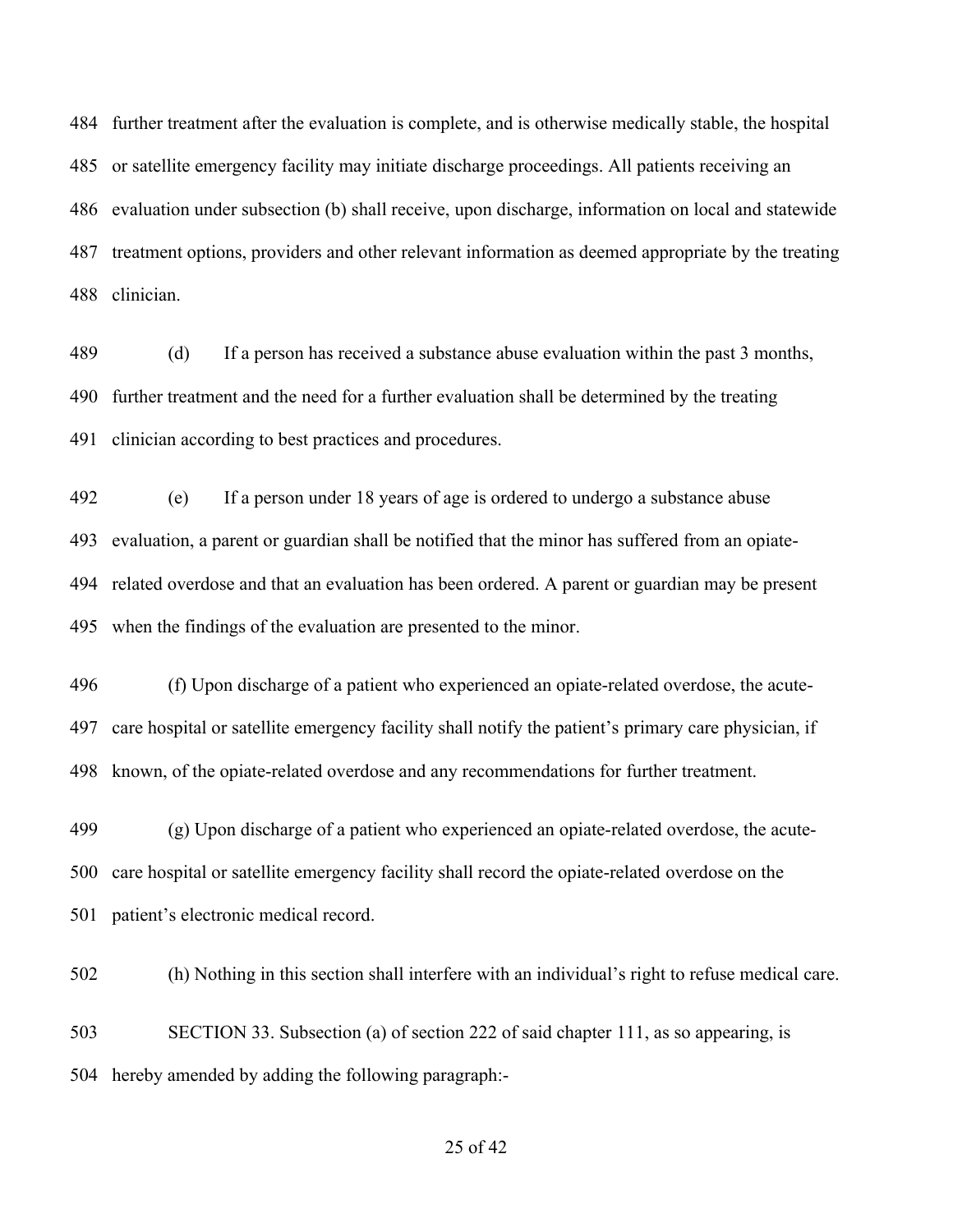The bureau of substance abuse services shall provide educational materials on the dangers of opiate use and misuse to those persons participating in the annual head injury safety program required by this section. The educational materials shall also be distributed in written form to all students participating in an extracurricular athletic activity prior to the commencement of their athletic seasons. SECTION 34. Section 1 of chapter 111E of the General Laws, as appearing in the 2014 Official Edition, is hereby amended by striking out the definition of 'advisory board'. SECTION 35. Section 3 of said chapter 111E, as so appearing, is hereby repealed. SECTION 36. Section 4 of said chapter 111E, as so appearing, is hereby amended by striking out, in lines 6 and 7, the words "the advisory board,". SECTION 37. Chapter 112 of the General Laws, is hereby amended by inserting after section 12EE the following section:- Section 12FF. Any person who, in good faith, attempts to render emergency care by administering naloxone or any other opioid antagonist, as defined in section 19B of chapter 94C, to a person reasonably believed to be experiencing an opiate-related overdose, shall not be liable for acts or omissions resulting from the attempt to render this emergency care; provided, however, that this section shall not apply to acts of gross negligence or willful or wanton

misconduct.

 SECTION 38. Said chapter 112 is hereby further amended by inserting after section 24G the following section:-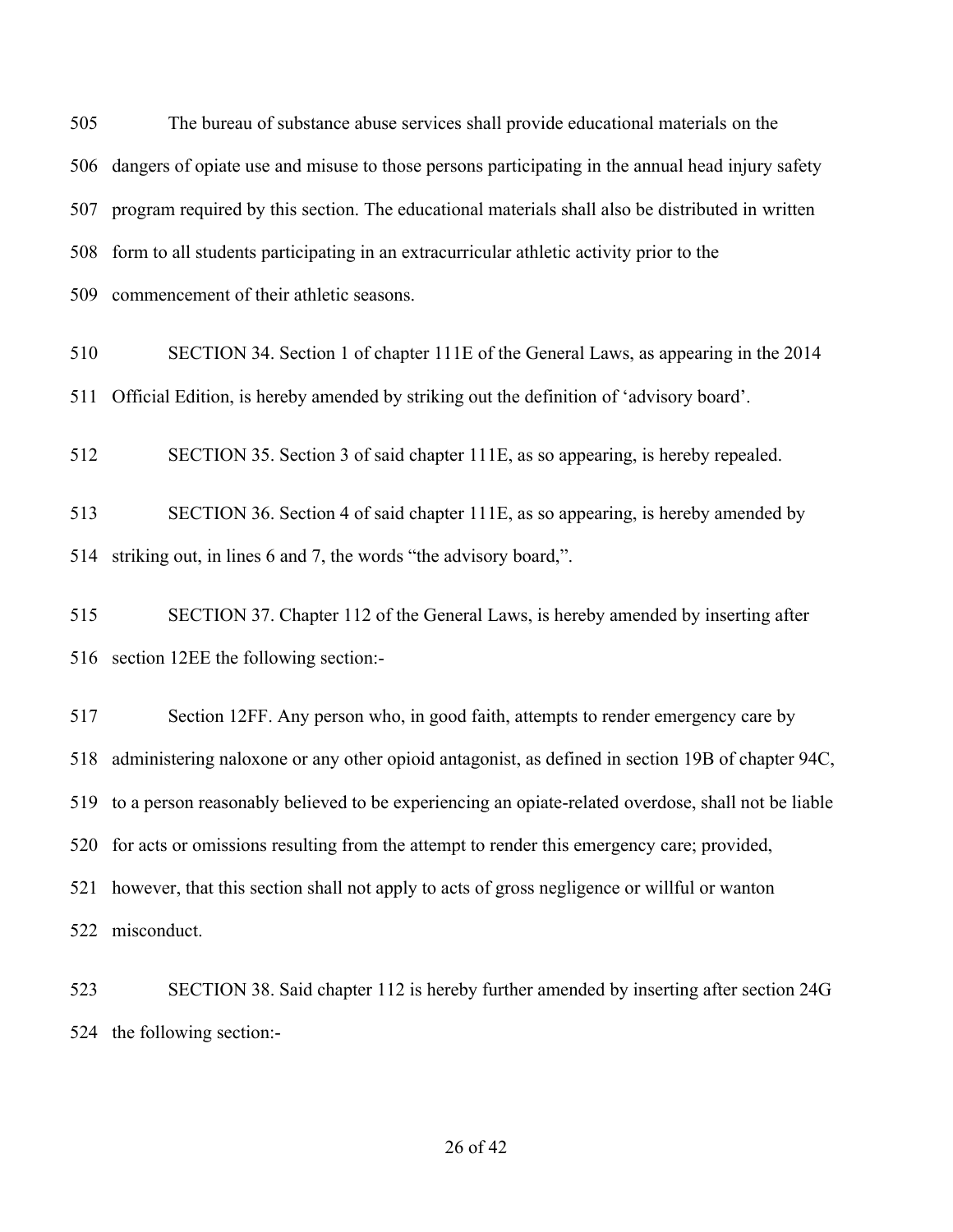Section 24H. (a) The board of registration in pharmacy shall establish a rehabilitation program for registered pharmacists, pharmacy interns and pharmacy technicians who have a substance use issue.

 (b) The rehabilitation program shall: (i) serve as a voluntary alternative to traditional disciplinary actions; (ii) establish criteria for the acceptance, denial or termination of registered pharmacists, pharmacy interns and pharmacy technicians in the program; and (iii) establish an outreach program to identify registered pharmacists, pharmacy interns and pharmacy technicians who may have a substance use disorder and to provide education about the rehabilitation program.

 Only a registered pharmacist, pharmacy intern or pharmacy technician who has requested rehabilitation and supervision shall be eligible to participate in the program.

 (c) The board shall appoint a rehabilitation evaluation committee, 2 of whom shall be registered pharmacists with demonstrated experience in the field of substance use disorders, 1 of whom shall be a medical doctor with experience in the treatment of substance use disorders, 1 of whom shall be a pharmacy technician with demonstrated experience in the field of substance use disorders, 1 of whom shall be a registered pharmacist who has recovered from drug or alcohol addiction and has been drug and alcohol free for a minimum of 5 years and 2 of whom shall be representatives of the public who are knowledgeable about substance use disorders or mental health. Three members of the committee shall constitute a quorum. The committee shall elect a chairperson and a vice chairperson. Members of the committee shall serve for terms of 4 years. At the time of appointment or reappointment to the committee, no member of the committee who is licensed to practice by the department of public health, division of professional licensure or by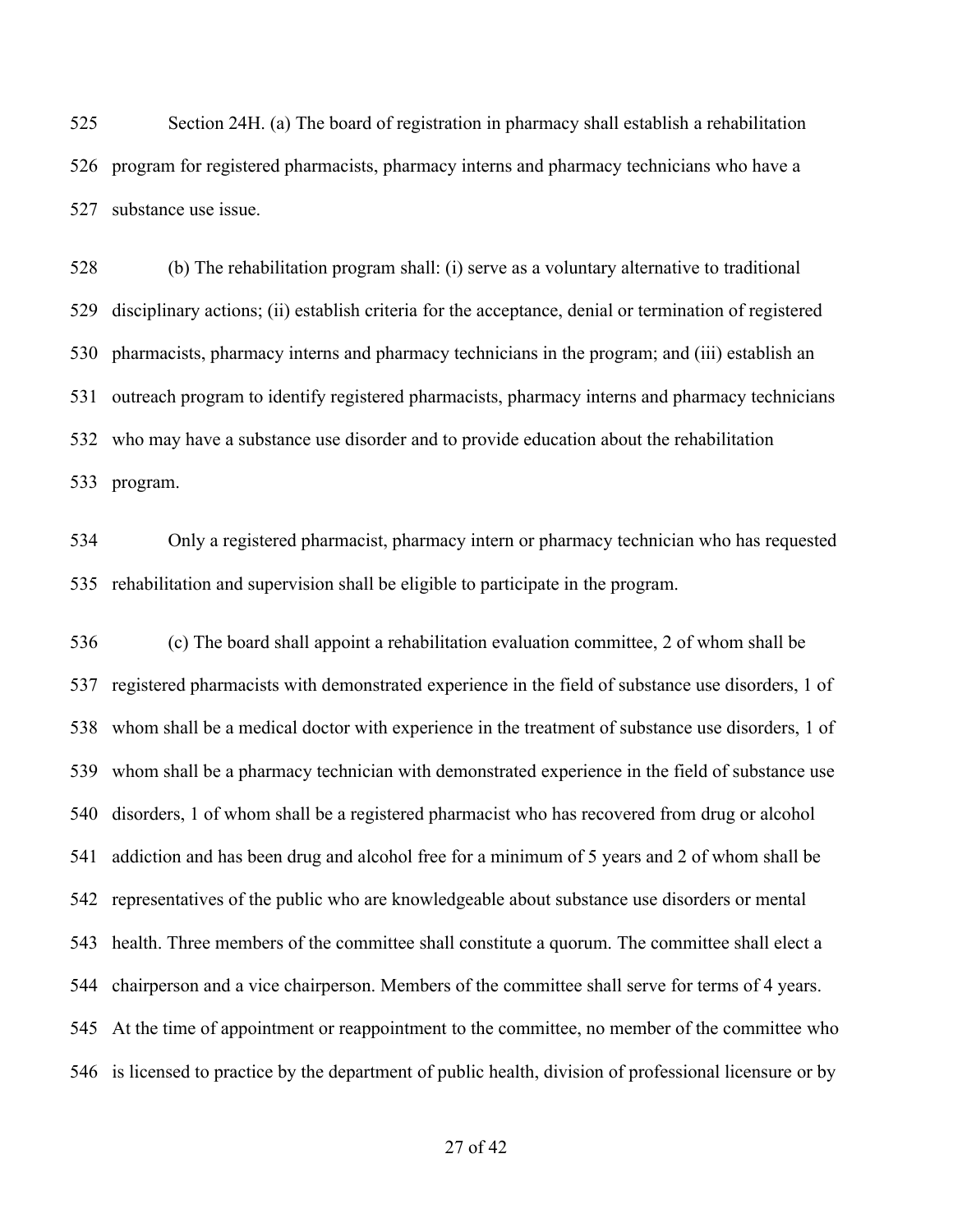the board of registration in medicine shall have had any type of disciplinary or enforcement action taken against them by their respective licensing board, the United States Food and Drug Administration or the United States Drug Enforcement Administration during the 5 years preceding their appointment to the committee. No member of the board of registration in pharmacy shall serve on the committee. Meetings of the committee shall not be subject to sections 18 to 25, inclusive, of chapter 30A.

 (d) The board shall employ a pharmacist supervisor with demonstrated professional expertise in the field of substance use disorders to oversee participants in the rehabilitation program. The supervisor shall serve as a liaison among the board, the committee, approved treatment programs and providers and participants. Following consultation with members of the committee, the supervisor may authorize and implement changes to a participant's individualized rehabilitation program based on information that the supervisor may receive concerning a participant's failure to comply with the participant's individualized rehabilitation program as necessary to protect public health, safety and welfare; provided, however, that the changes shall remain in effect until review by the board takes place. Any information obtained by a supervisor pursuant to this section shall be exempt from disclosure and shall be confidential, subject to subsections (f) and (g).

 (e) All rehabilitation evaluation committee findings shall be submitted to the board as recommendations and shall be subject to final approval of the board. The committee shall have the following duties and responsibilities:

 (i) to evaluate, according to guidelines established by the board, registered pharmacists, pharmacy interns or pharmacy technicians who request to participate in the program and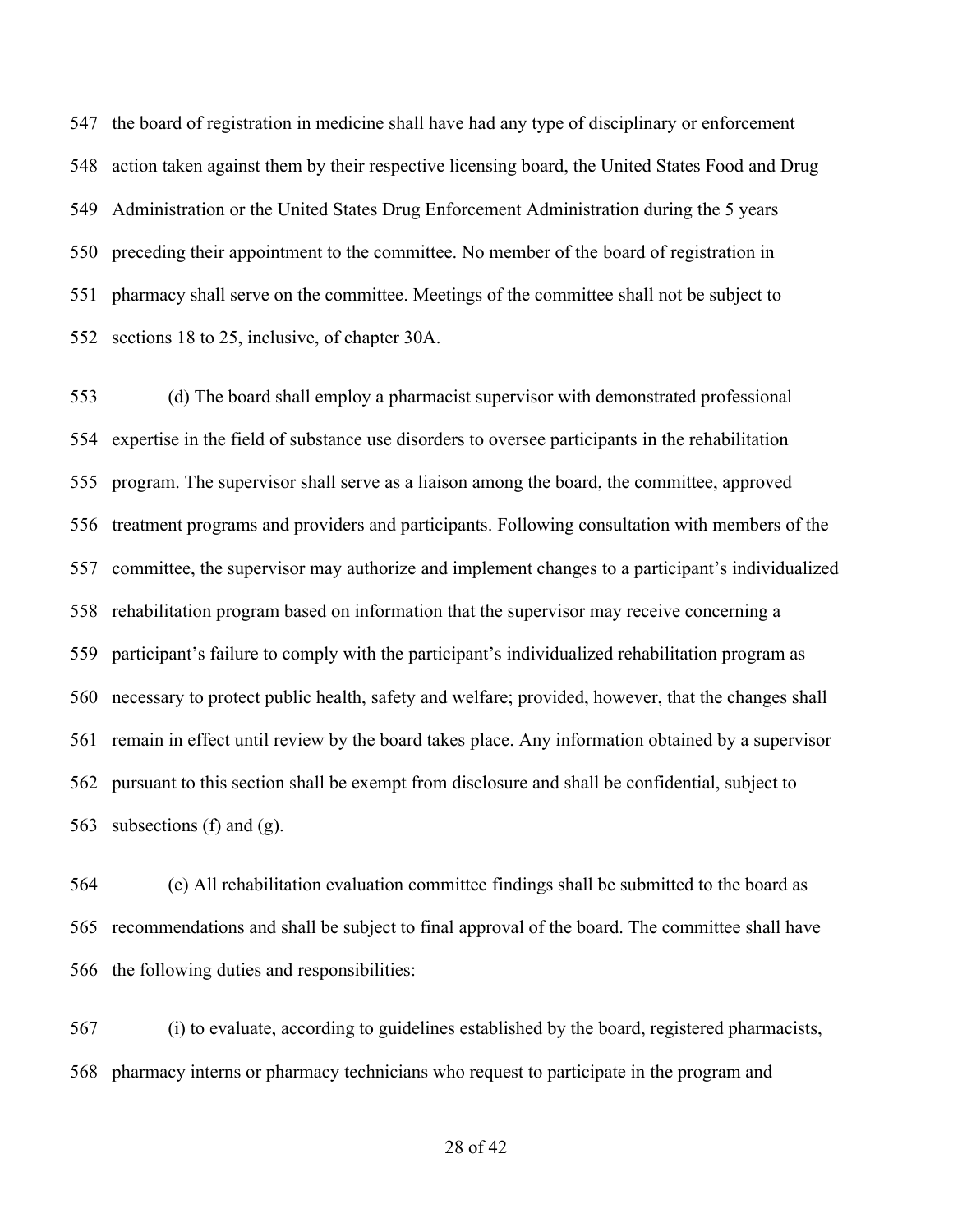consider the recommendations of the pharmacist supervisor regarding the admission of a

registered pharmacist, pharmacy intern or pharmacy technician into the program;

 (ii) to review and designate treatment facilities and services to which participants may be referred;

(iii) to receive and review information concerning a participant in the program;

 (iv) to consider, for each participant, whether the participant may continue or may resume practice within the full scope of the participant's license;

(v) to call meetings as necessary to review the request of a registered pharmacist,

 pharmacy intern or pharmacy technician to participate in the program and review reports regarding participants;

(vi) to prepare reports to be submitted to the board;

(vii) to provide each participant with an individualized rehabilitation plan with

requirements for supervision and surveillance; and

 (viii) to provide information to pharmacists, pharmacy interns or pharmacy technicians who request to participate in the program.

 (f) A registered pharmacist, pharmacy intern or pharmacy technician who requests to participate in the program shall agree to cooperate with the individualized rehabilitation plan recommended by the rehabilitation evaluation committee and approved by the board. Any failure to comply with the rehabilitation program may result in termination of the participant from the rehabilitation program. The committee shall report to the board the name and license number of a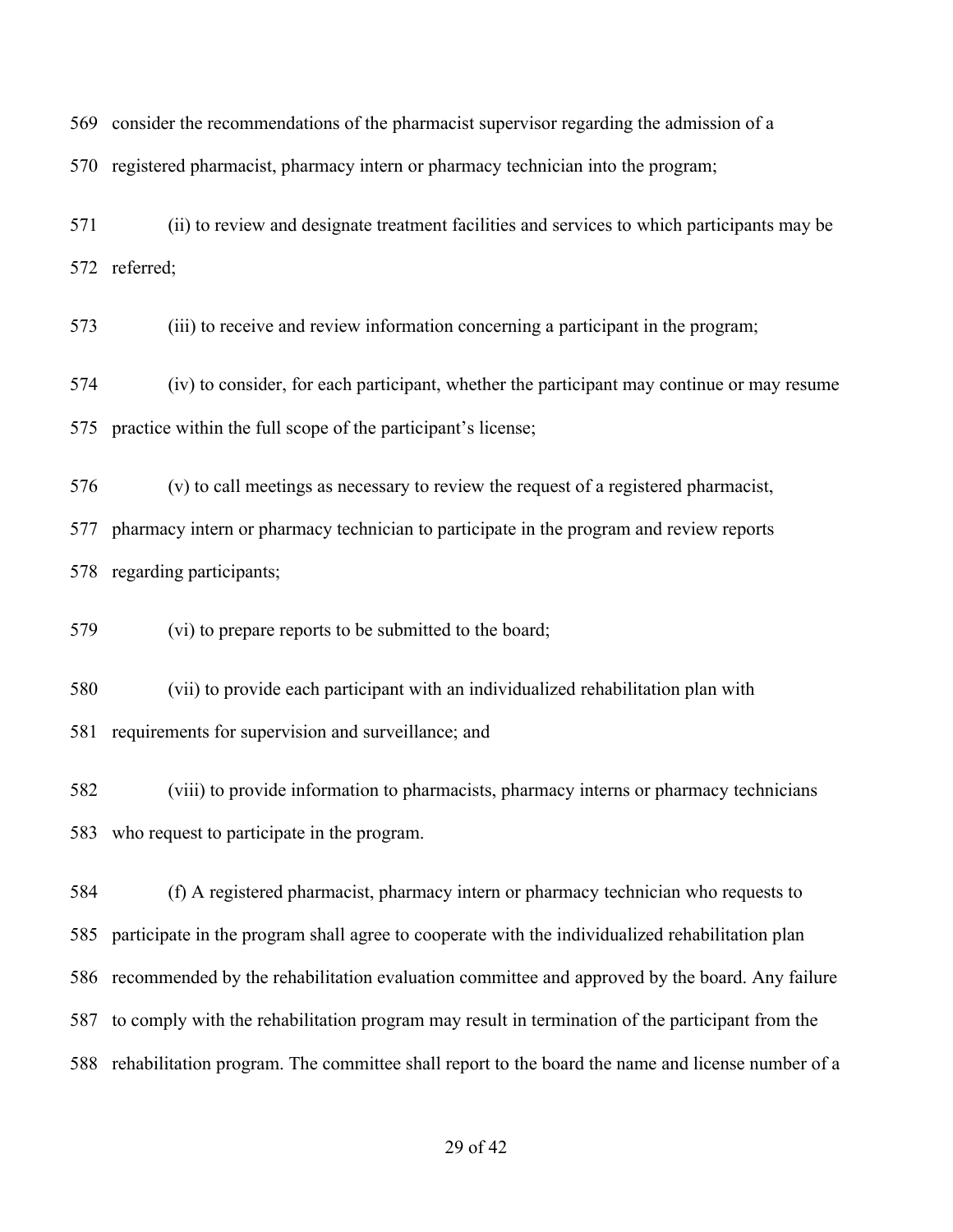registered pharmacist, pharmacy intern or pharmacy technician terminated from the program for failure to comply with the provisions of an individualized rehabilitation plan.

 (g) After the committee, in its discretion, has determined that a registered pharmacist, pharmacy intern or pharmacy technician has successfully completed an individualized rehabilitation plan through the program, the board shall seal all records pertaining to the participation of the registered pharmacist, pharmacy intern or pharmacy technician in the program; provided, however, that no record shall be sealed sooner than 5 years from the participant's date of entry into the program. All board and committee records and records of a participant's involvement in the program shall be kept confidential and shall not be subject to discovery or subpoena in any civil, criminal, legislative or administrative proceeding without the prior written consent of the participant.

 SECTION 39. Section 10H of chapter 118E of the General Laws, as added by section 19 of chapter 258 of the acts of 2014, is hereby amended by inserting after the figure "7", in line 45, the following words:- ; and provided further, that the division and its contracted health insurers, health plans, health maintenance organizations, behavioral health management firms and third party administrators under contract to a Medicaid managed care organization or primary care clinician plan shall cover, without preauthorization, substance abuse evaluations ordered pursuant to section 51½ of chapter 111.

 SECTION 40. The third paragraph of section 35 of chapter 123 of the General Laws, as appearing in the 2014 Official Edition, is hereby amended by striking out the fifth sentence inserting in place thereof the following sentence:- If such person is not immediately presented before a judge of the district court, the warrant shall continue day after day for up to 5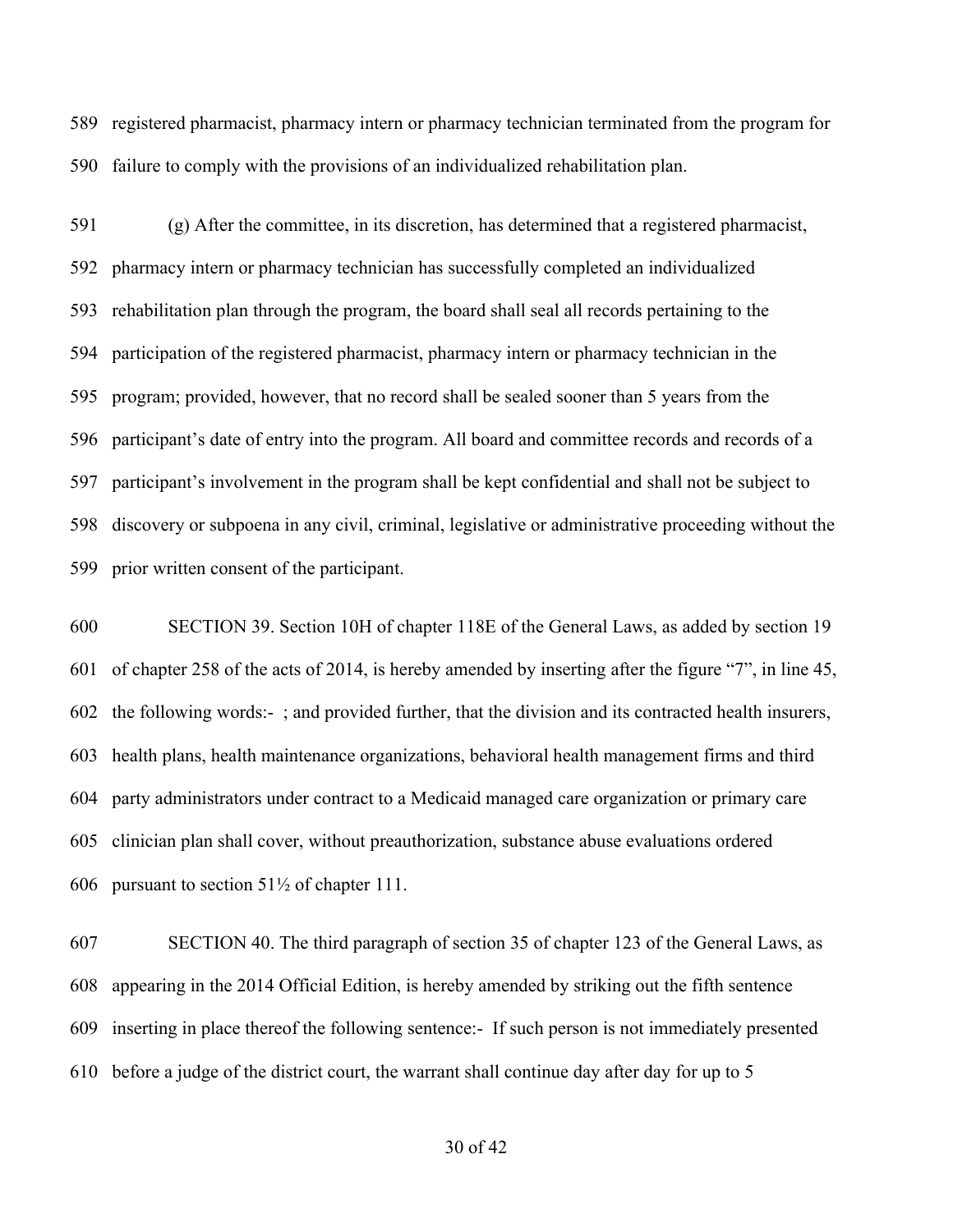consecutive days, excluding Saturdays, Sundays and legal holidays, or until such time as the person is presented to the court, whichever is sooner; provided, however that an arrest on such warrant shall not be made unless the person may be presented immediately before a judge of the district court.

 SECTION 41. Section 1 of chapter 138 of the General Laws, as so appearing , is hereby amended by inserting after the definition of "malt beverages", the following definition:-

 "Powdered alcohol", a nonmedicinal product in powdered or crystalline form that contains alcohol and is intended for consumption by direct use or when mixed with water or another substance.

 SECTION 42. Said chapter 138 is hereby further amended by inserting after section 2 the following section:-

 Section 2A. No person shall sell, offer for sale, manufacture or possess powdered alcohol. Whoever violates this section shall be punished by a fine of not less than \$100 or more than \$1,000.

 SECTION 43. Section 47FF of chapter 175 of the General Laws, as appearing in the 2014 Official Edition, is hereby amended by inserting after the word "treatment", in line 3, the 627 following words:-; a substance abuse evaluation, as defined in section  $51\frac{1}{2}$  of chapter 111.

 SECTION 44. Section 47GG of said chapter 175, as so appearing, is hereby amended by striking out, in line 21, the word '118M' and inserting in place thereof the following word:- 111M.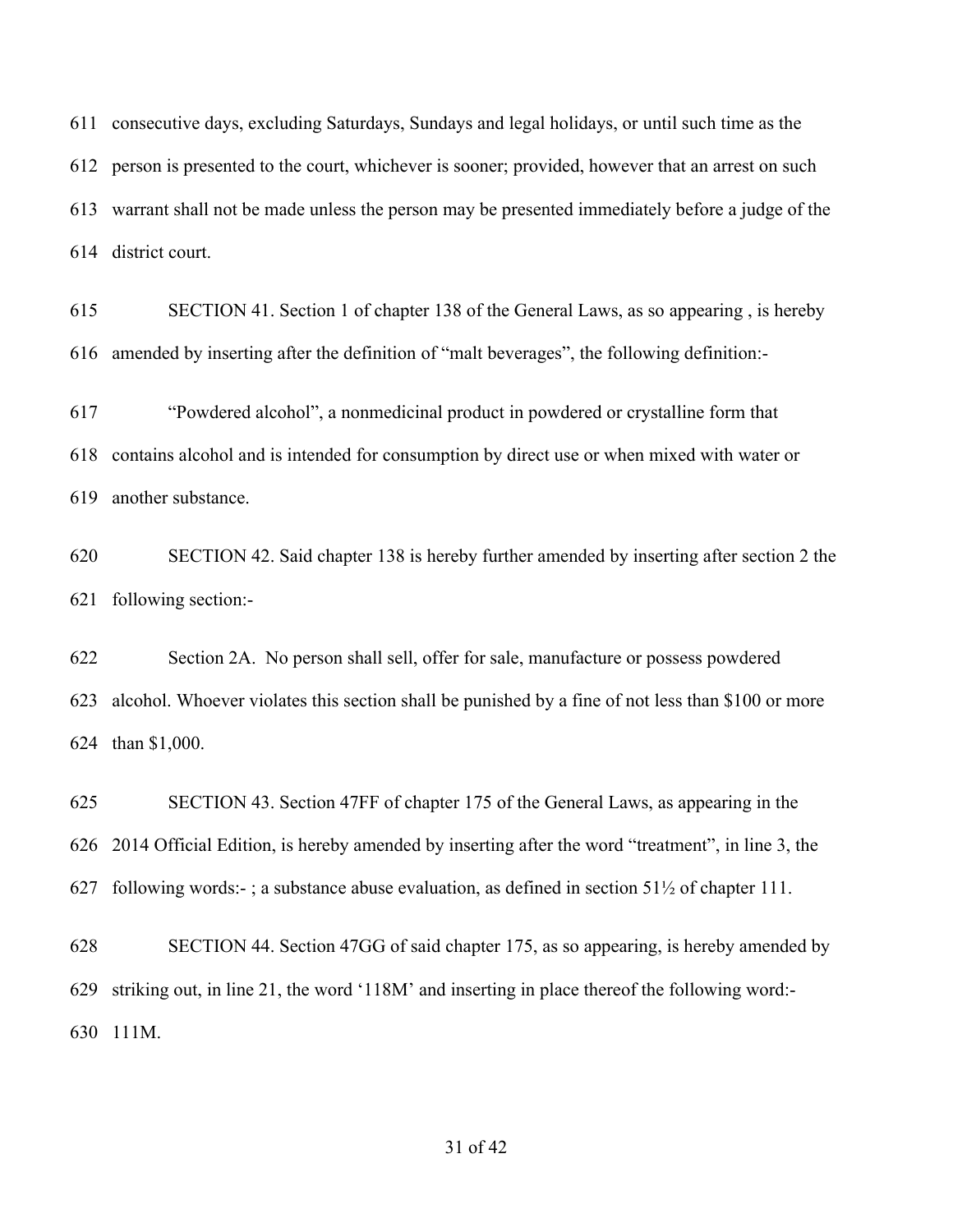SECTION 45. Section 47GG of said chapter 175, as so appearing, is hereby amended by inserting after the figure "7", in line 29, the following words:- ; provided further, any policy, contract, agreement, plan or certificate of insurance issued, delivered or renewed within the commonwealth, which is considered creditable coverage pursuant to section 1 of chapter 111M, shall cover, without preauthorization, a substance abuse evaluation ordered pursuant to section 51½ of chapter 111.

 SECTION 46. Section 8HH of chapter 176A of the General Laws, as appearing in the 2014 Official Edition, is hereby amended by inserting after the word "treatment", in line 3, the following words:- ; a substance abuse evaluation, as defined in section 51½ of chapter 111.

 SECTION 47. Section 8II of said chapter 176A, as so appearing, is hereby amended by inserting after the figure '7', in line 28, the following words:- ; provided further, any contract between a subscriber and the corporation under an individual or group hospital service plan which is delivered, issued or renewed within the commonwealth, shall cover, without preauthorization, a substance abuse evaluation ordered pursuant to section 51½ of chapter 111.

 SECTION 48. Section 4HH of chapter 176B of the General Laws, as appearing in the 2014 Official Edition, is hereby amended by inserting after the word "treatment", in line 3, the following words:- ; a substance abuse evaluation, as defined in section 51½ of chapter 111.

 SECTION 49. Section 4II of said chapter 176B, as so appearing, is hereby amended by inserting after the words figure '7', in line 28, the following words:- ; provided further, any subscription certificate under an individual or group medical service agreement delivered, issued or renewed within the commonwealth shall provide coverage for, without preauthorization, a substance abuse evaluation ordered pursuant to section 51½ of chapter 111.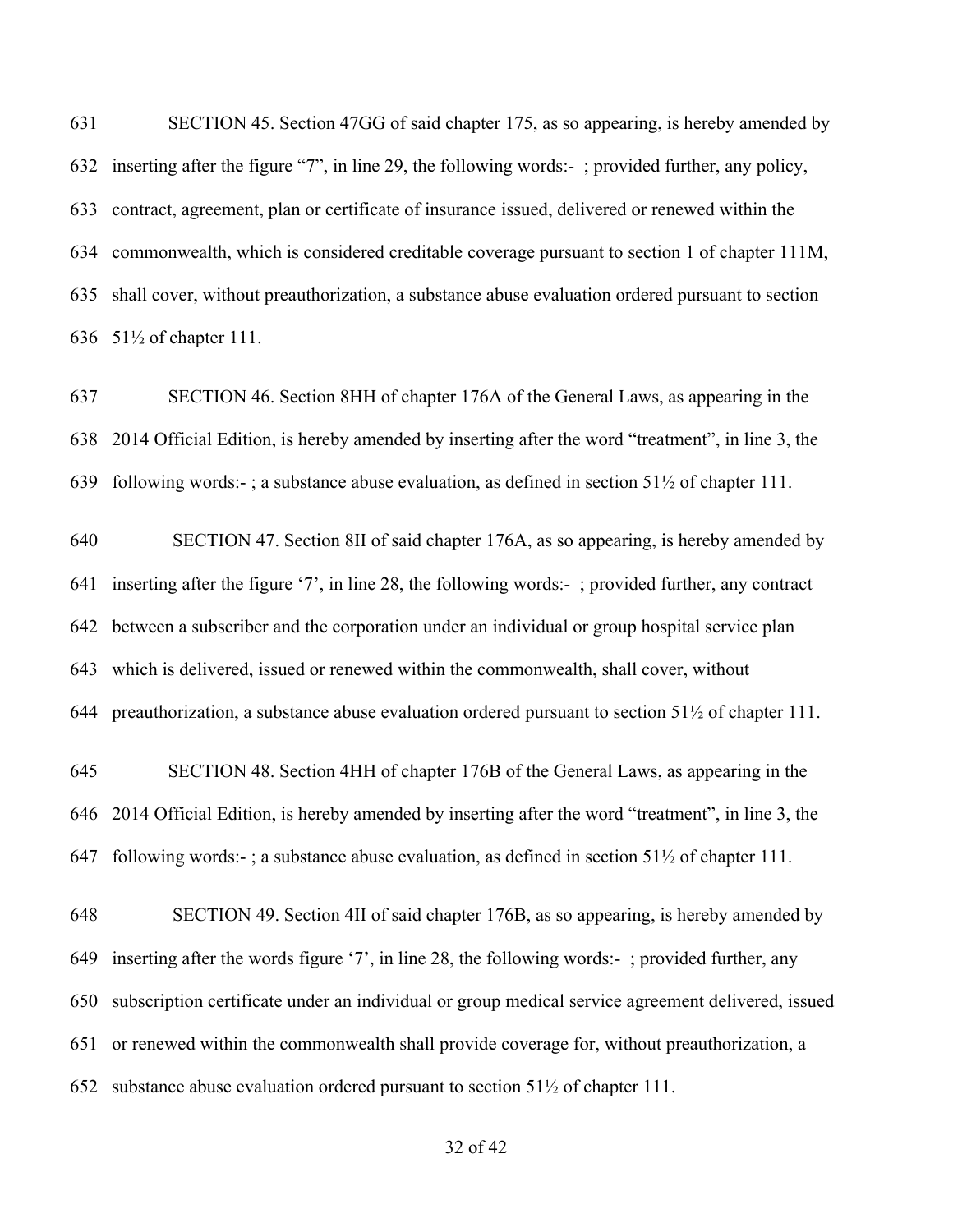SECTION 50. Section 4Z of chapter 176G of the General Laws, as appearing in the 2014 Official Edition, is hereby amended by inserting after the word "treatment", in line 3, the 655 following words:-; a substance abuse evaluation, as defined in section  $51\frac{1}{2}$  of chapter 111. SECTION 51. Section 4AA of said chapter 176G, as so appearing, is hereby amended by inserting after the figure '7', in line 27, the following words:- ; provided further, an individual or group health maintenance contract that is issued or renewed shall provide coverage for, without preauthorization, a substance abuse evaluation ordered pursuant to section 51½ of chapter 111. SECTION 52. Section 7 of chapter 176O of the General Laws, as appearing in the 2014 Official Edition, is hereby amended by striking out, in line 59, the word "and". SECTION 53. Said section 7 of said chapter 176O, as so appearing, is hereby further amended by inserting after the word "age", in line 68, the following words:- ; and (5) a report detailing for the previous calendar year the total number of: (i) medical or surgical claims submitted to the carrier; (ii) medical or surgical claims denied by the carrier; (iii) mental health or substance use disorder claims submitted to the carrier; (iv) mental health or substance use disorder claims denied by the carrier; and (v) medical or surgical claims and mental health or substance use disorder claims denied by the carrier because: (A) the insured failed to obtain pre-treatment authorization or referral for services; (B) the service was not medically necessary; (C) the service was experimental or investigational; (D) the insured was not covered or eligible for benefits at the time services occurred; (E) the carrier does not cover the

service or the provider under the insured's plan; (F) duplicate claims had been submitted; (G)

incomplete claims had been submitted; (H) coding errors had occurred; or (I) of any other

specified reason.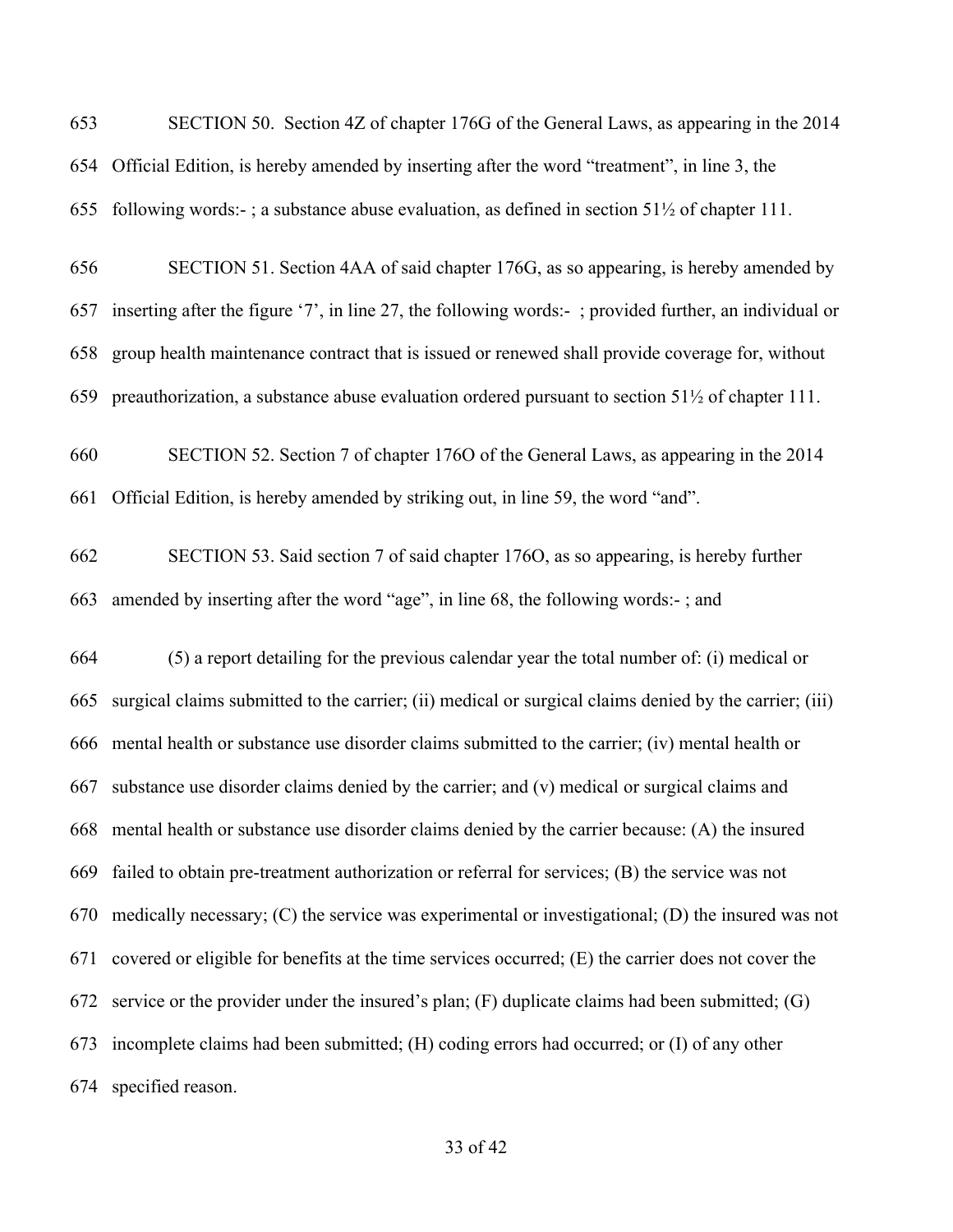SECTION 54. Subsection (b) of section 24 of said chapter 176O, as so appearing, is hereby amended by adding the following sentence:- The decision on the appeal shall prominently provide information on the patient's right to appeal the decision to the office of patient protection including, but not limited to: (i) contact information for the office of patient protection,; (ii) a notice of a patient's right to file a grievance with the office of patient protection; and (iii) information on how to file a grievance with the office of patient protection.

SECTION 55. Chapter 94G of the General Laws is hereby repealed.

 SECTION 56. Item 4000-0005 of section 2 of chapter 46 of the acts of 2015 is hereby amended by inserting after the word "programs," the second time it appears, the following words:- provided further, that any grant awarded may also be used to target youth and adult substance misuse.

 SECTION 57. The health policy commission, in consultation with the department of public health and the department of mental health, shall conduct a study on the availability of health care providers that serve patients with dual diagnoses of substance use disorder and mental illness, in inpatient and outpatient settings. The study shall include: (i) an inventory of health care providers with the capability of caring for patients with dual diagnoses, including the location and nature of services offered at each such provider; (ii) an inventory of health care providers specializing in caring for child and adolescent patients with dual diagnoses, including the location and nature of services offered at each such provider; and (iii) an assessment of the sufficiency of dual diagnosis resources in the commonwealth considering multiple factors, including but not limited to population density, geographic barriers to access, insurance coverage and network design, incidence of mental illness and substance use disorders and the needs of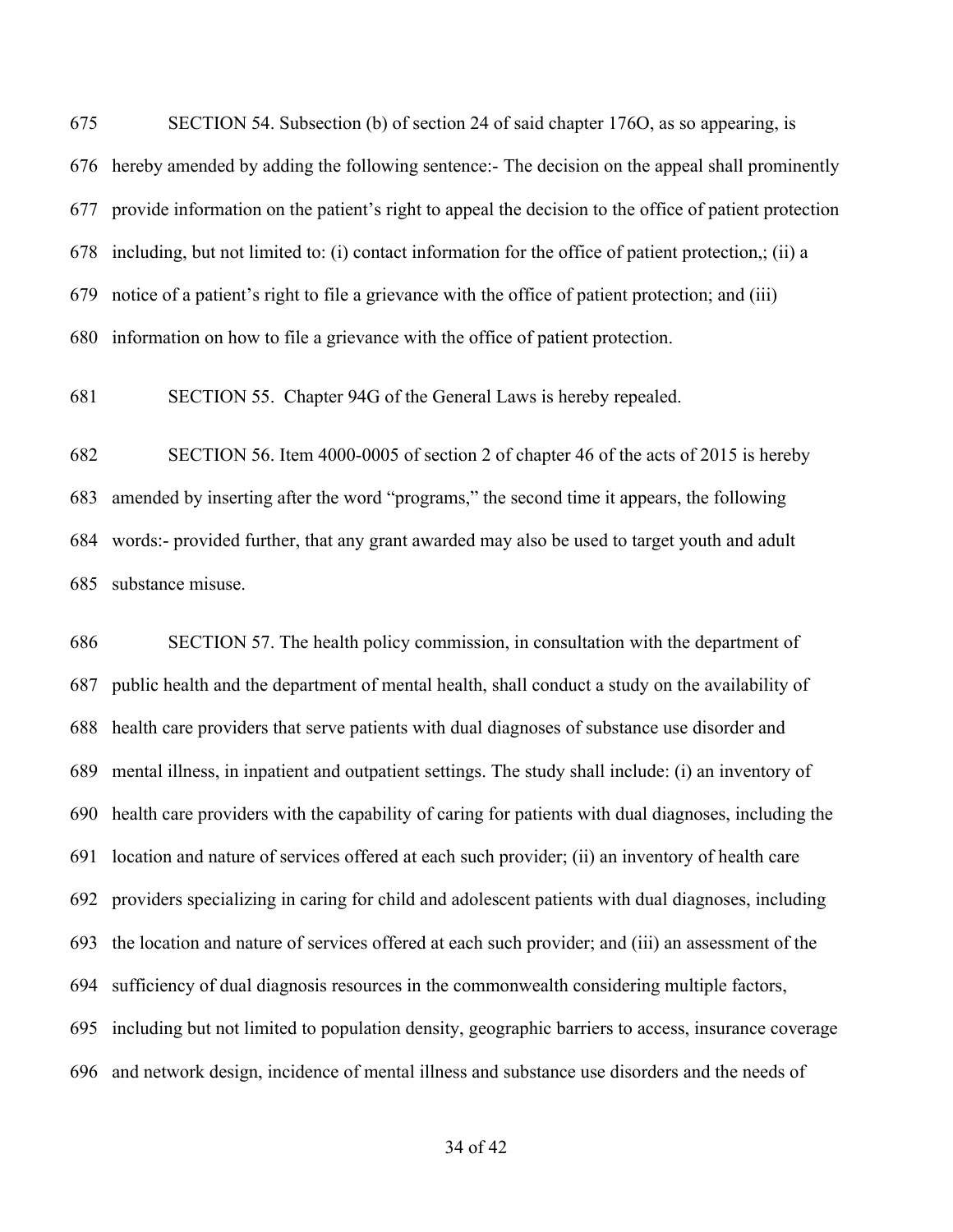individuals with dual diagnoses. The study shall also consider barriers to access to

 comprehensive mental health and substance use disorder treatment for adults, seniors, children and adolescents and shall include recommendations to reduce barriers to treatment for patients with dual diagnoses, including the appropriate supply and distribution of health care providers with such capability. The commission shall report to the joint committee on mental health and substance abuse and the house and senate committees on ways and means not later than 12 months following the completion of the study.

 SECTION 58. (a) There shall be a special commission to study the incorporation of safe and effective pain treatment and prescribing practices into the professional training of students, except veterinarian students, that may prescribe controlled substances.

 (b) The special commission shall consist of the following members or their designees: the chancellor of the University of Massachusetts medical school; the dean of Harvard Medical School; the dean of Boston University School of Medicine; the dean of Tufts University School of Medicine; a representative of The Massachusetts Association of Physician Assistants, Inc.; a representative of the Massachusetts Nurses Association; a representative of the Massachusetts Medical Society; a representative of The Massachusetts Hospital Association, Inc.; a representative of the Massachusetts Pain Initiative; and 6 members to be appointed by the governor, 2 of whom shall be representatives of the pharmacy industry, 1 of whom shall be a representative of a nursing school and 1 of whom shall be a representative of a physician assistant training program. The governor shall appoint a chair of the committee; provided, however, that the first meeting of the commission shall take place on or before than June 1, 2016.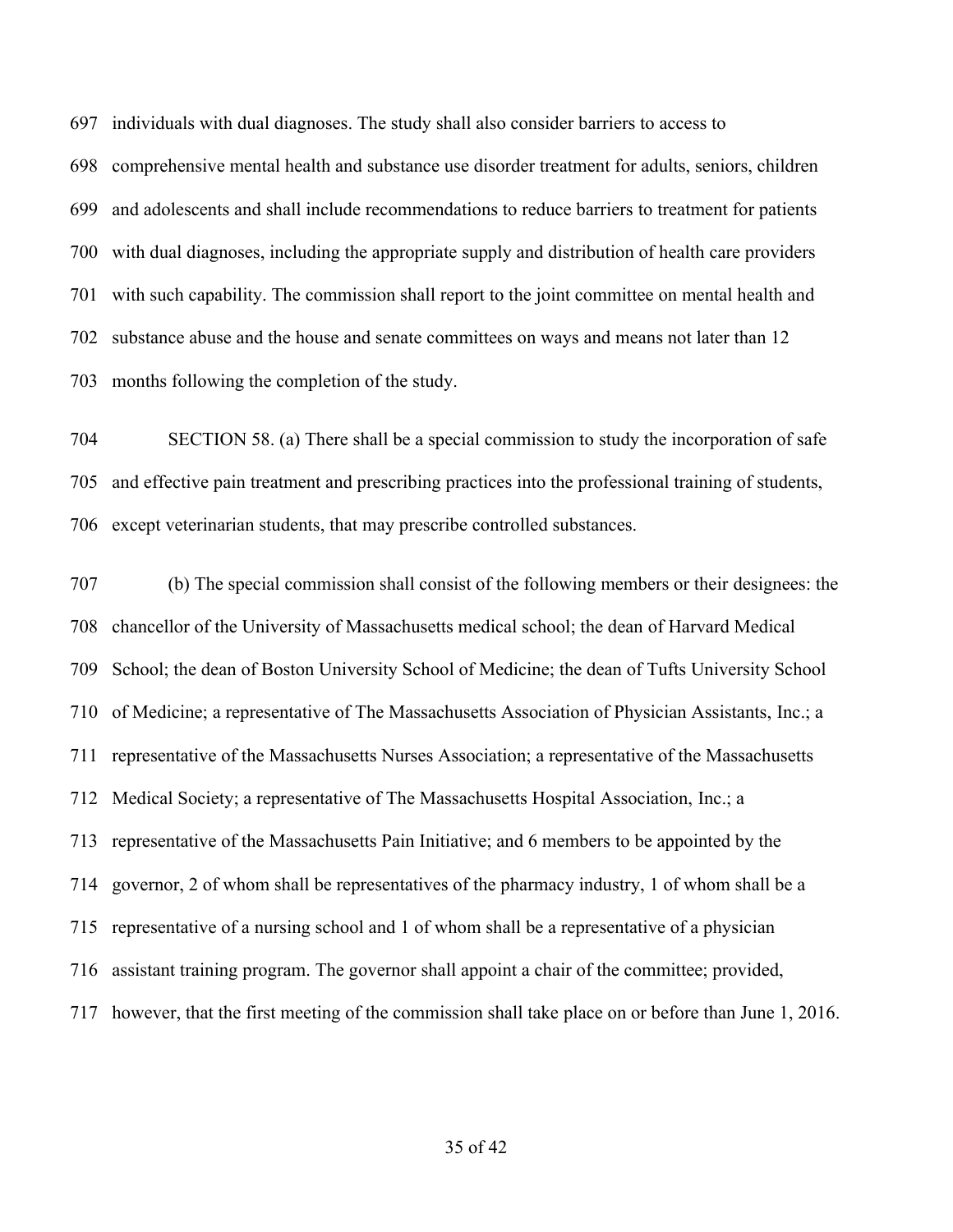(c) The special commission shall develop recommendations to ensure future prescribers have an understanding of: (i) pain treatment; (ii) the development of a pain management treatment plan and safe prescribing practices of controlled substances; (iii) the effective use of the prescription monitoring program; (iv) substance use disorder symptoms and treatment options; (v) alternative pain management options; and (vi) state and federal laws and regulations related to controlled substances.

 (d) The special commission shall submit its recommendations, together with drafts of any legislation, to the clerks of the house of representative and the senate, the chairs of the joint committee on higher education and the chairs of the joint committee on mental health and substance abuse on or before December 1, 2016.

 SECTION 59. (a) There shall be a special commission to examine the feasibility of establishing a pain management access program, with the goal of increasing access to pain management for patients in need of comprehensive pain management resources.

 (b) The commission shall review: (i) the development of a referral process to make pain management specialists accessible to primary care providers, including a process similar to the Massachusetts child psychiatry access project; (ii) the establishment of a pain management specialty certification through the board of registration in medicine to refer a primary care provider through the referral system described in clause (i); (iii) ways to incorporate a full spectrum of pain management methods into provider care practices including, but not limited to, acupuncture, exercise and other non-pharmaceutical interventions; (iv) the current coverage of pain management through commercial and public insurers; and (v) ways to ensure a full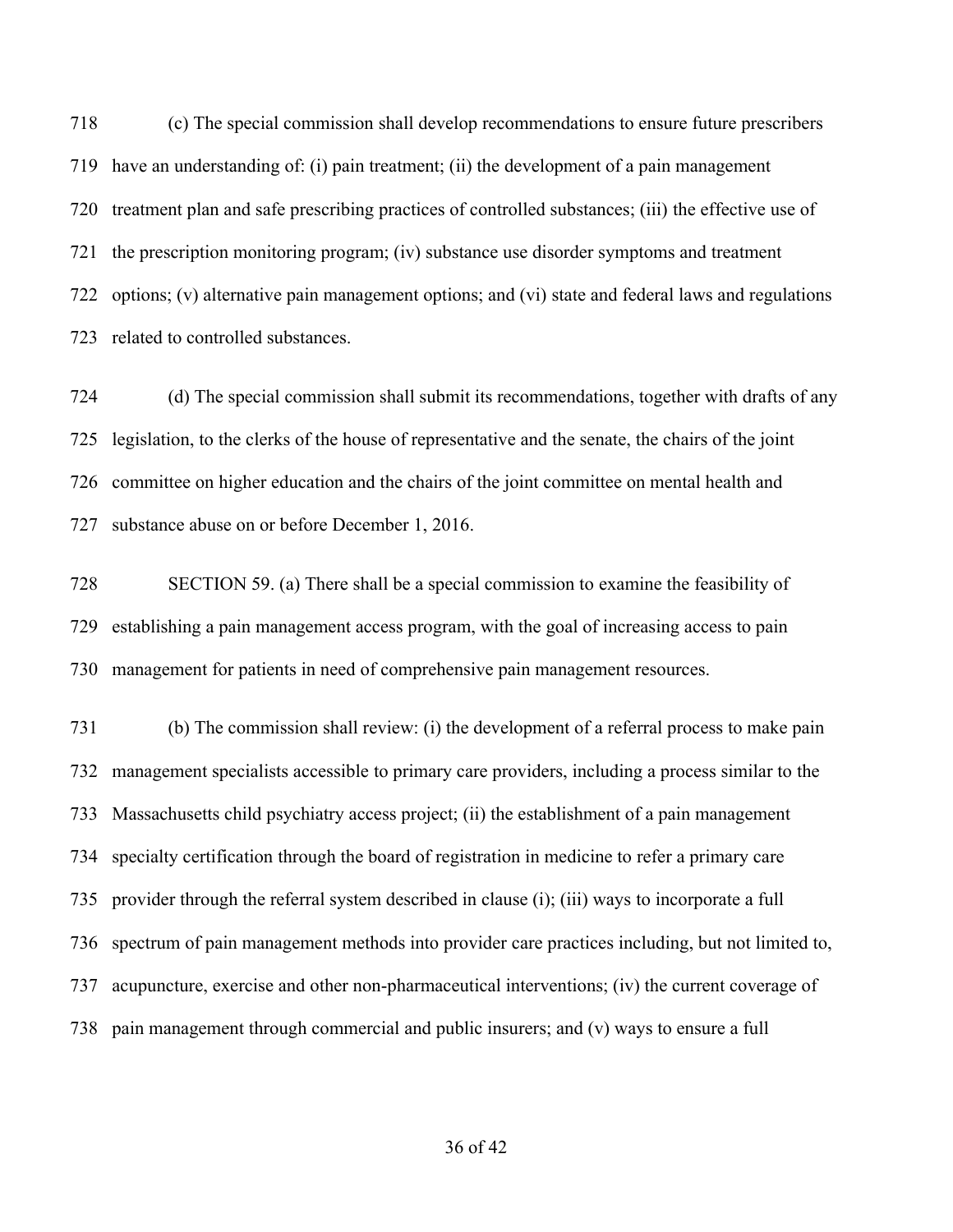spectrum of pain management interventions are covered through commercial and public insurance health plans.

 (c) The special commission shall consist of the following members or their designees: the secretary of health and human services, who shall serve as co-chair; the chancellor of the University of Massachusetts medical school, who shall serve as co-chair; the assistant director of Medicaid; the commissioner of the group insurance commission; the commissioner of insurance; the executive director of the health policy commission; the executive director of the center for health information and analysis; the commissioner of public health; the chair of the board of registration in medicine; the chair of the board of registration in nursing; 1 representative of the Massachusetts Association of Health Plans, Inc.; 1 representative of the Massachusetts Medical Society; 1 representative of the Massachusetts Hospital Association, Inc.; 1 representative of the Massachusetts Pain Initiative; a representative of the Massachusetts Chiropractic Society, Inc.; and 6 members who shall be appointed by the governor, 1 of whom shall be an oncologist, 1 of whom shall be a physician, 1 of whom shall be an advanced practice nurse, 1 of whom shall be a health economist, 1 of whom shall be a physician specializing in pain management and 1 of whom shall be a professor of medicine.

 (d) The special commission shall file an initial report of its recommendations and drafts of proposed legislation or regulations, if any, on clauses (i) and (ii) of subsection (b) with the clerks of the house of representatives and the senate, the chairs of the joint committee on health care financing, the chairs of the joint committee on mental health and substance abuse, the chairs of the joint committee on public health and the chairs of the house and senate committees on ways and means on or before November 1, 2016. The special commission shall file a final report providing a full report regarding said subsection (b) on or before November 1, 2017.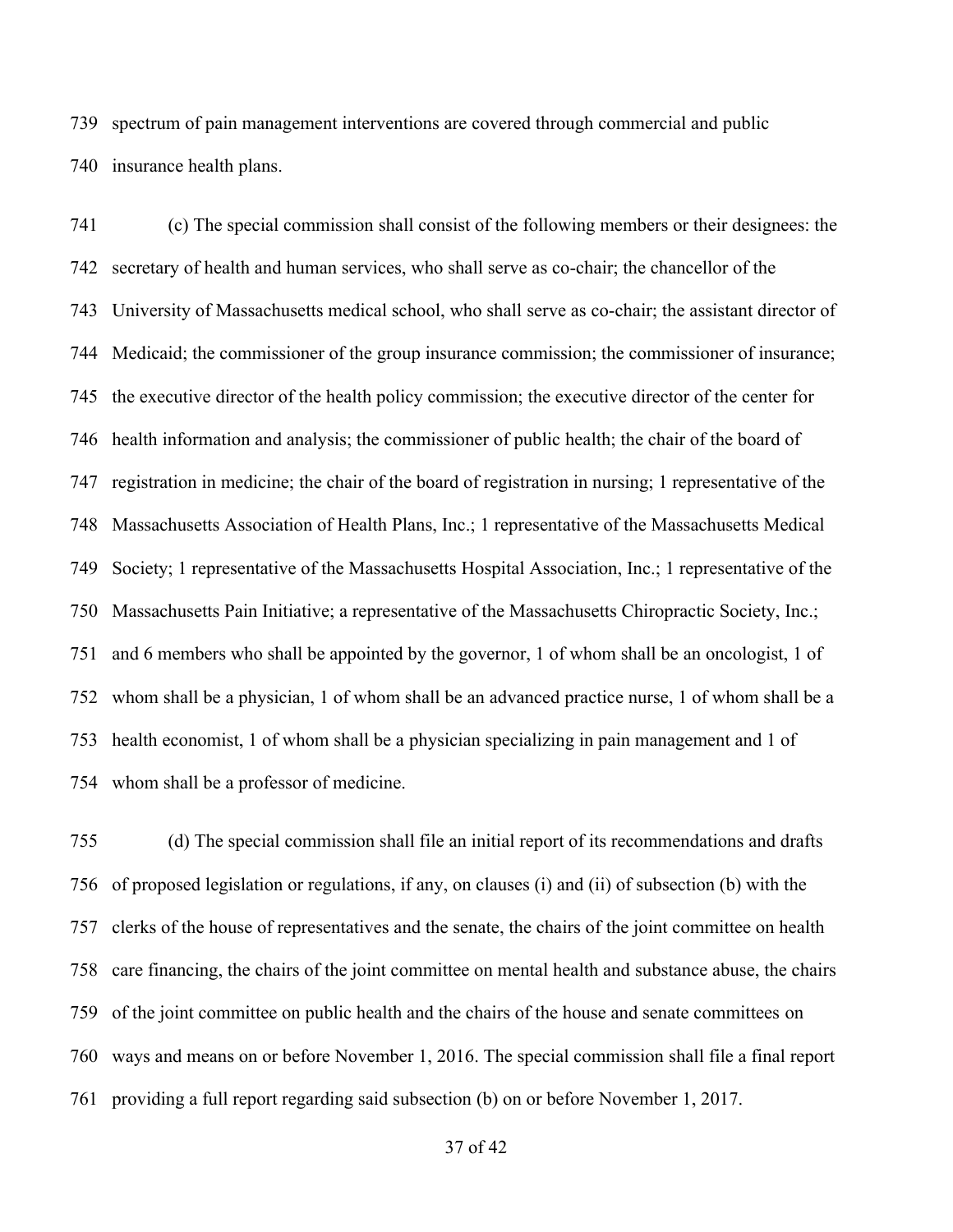SECTION 60. There shall be a special commission to investigate and study state licensed addiction treatment centers.

 The commission shall consist of: the secretary of health and human services or a designee, who shall serve as chair; the commissioner of mental health or a designee; the commissioner of public health or a designee; the director of medicaid or a designee; the inspector general or a designee; and 6 members who shall be appointed by the secretary of health and human services: 3 of whom shall be advocates from the addiction treatment community and 3 of whom shall be a family members of individuals who have been treated at a state licensed addition treatment center.

 The commission shall: (1) solicit information and input from addiction treatment service providers, consumers, families and any other parties or entities the commission considers appropriate; (2) examine the effectiveness of addiction treatment services in promoting successful outcomes of recovery and wellness; (3) examine ways to encourage engagement from individuals in recovery from substance use disorders in policy development related to service delivery and the training and evaluation of services; (4) consider best practice models of delivery and the provision of recovery oriented services in other states; (6) examine mental health considerations when an individual enters an addiction treatment center, including, but not limited to, patient access to mental health services; and (7) recommend legislation to improve services for people in a state licensed addiction treatment center.

 The commission shall submit a report to the general court of the results of its investigation and its recommendations, if any, together with any drafts of proposed legislation, with the clerks of the senate and the house of representatives, the chairs of the joint committee on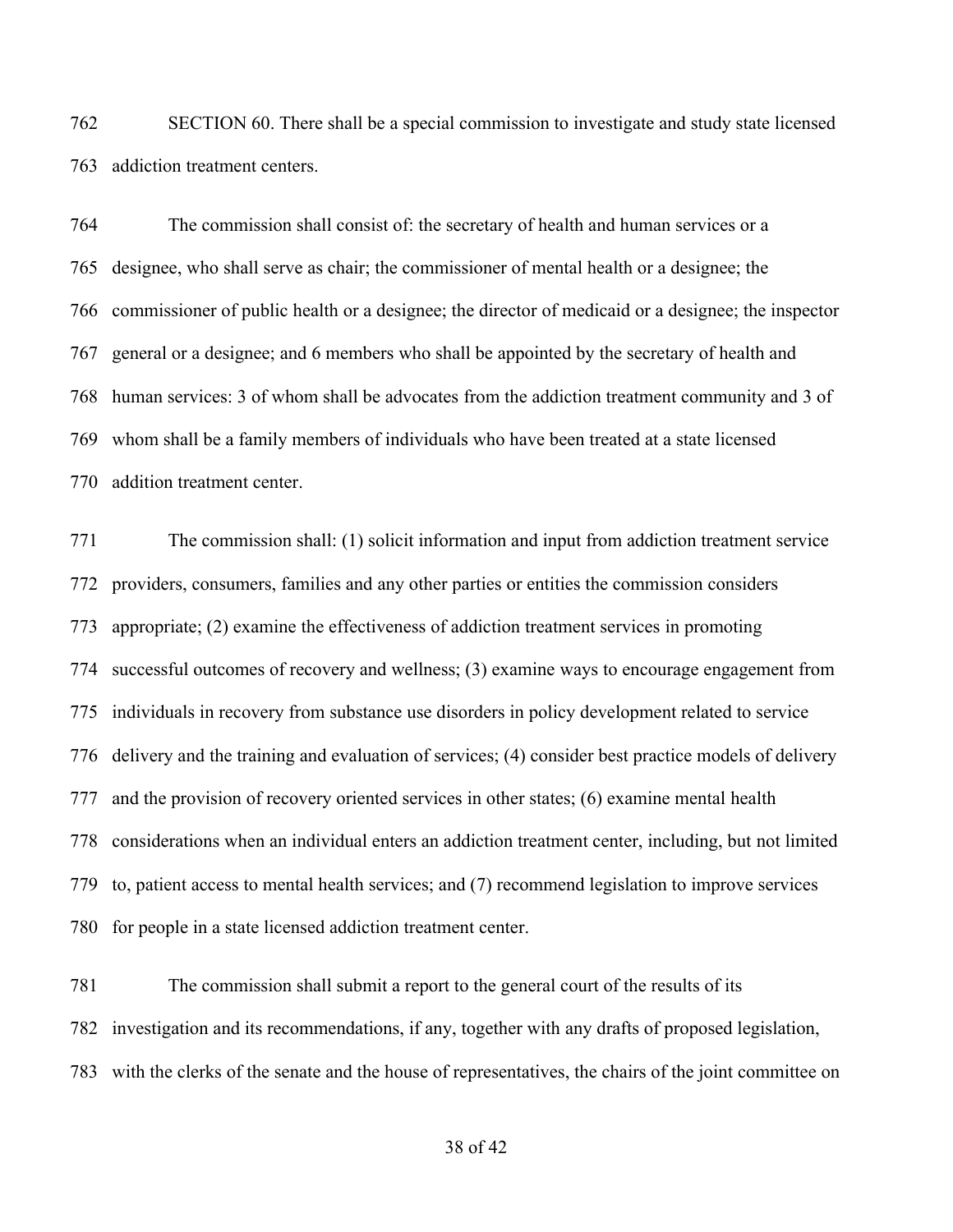mental health and substance abuse, and the chairs of the senate and house committees on ways and means not later than January 1, 2017.

 SECTION 61. Notwithstanding any general or special law to the contrary, the Massachusetts behavioral health access (MABHA) website, operated by the office of medicaid's behavioral health vendor, shall post contact information for all insurance payers, including a phone number which is accessible 24 hours per day, for the purpose of enhancing communication between payers and providers.

 SECTION 62. Notwithstanding any general or special law to the contrary, the department of public health shall consult with the secretary of public safety, the superintendent of the department of state police, the Massachusetts Chiefs of Police Association Incorporated and others as necessary to develop an education and training program on the statewide centralized substance abuse service referral and education system. The education and training program shall enable municipal police officers to obtain information by phone or online regarding referral to treatment for individuals seeking treatment at local police departments. The department of public health shall ensure that the program provides daily updates and that the program is fully implemented under the second and third sentences of subsection (b) and section (c) of section 18 of chapter 17 of the General Laws.

 SECTION 63. Each city, town, regional school district, charter school or vocational school district shall implement the verbal substance use disorder screenings required by section 97 of chapter 71 of the General Laws by the 2017-2018 school year.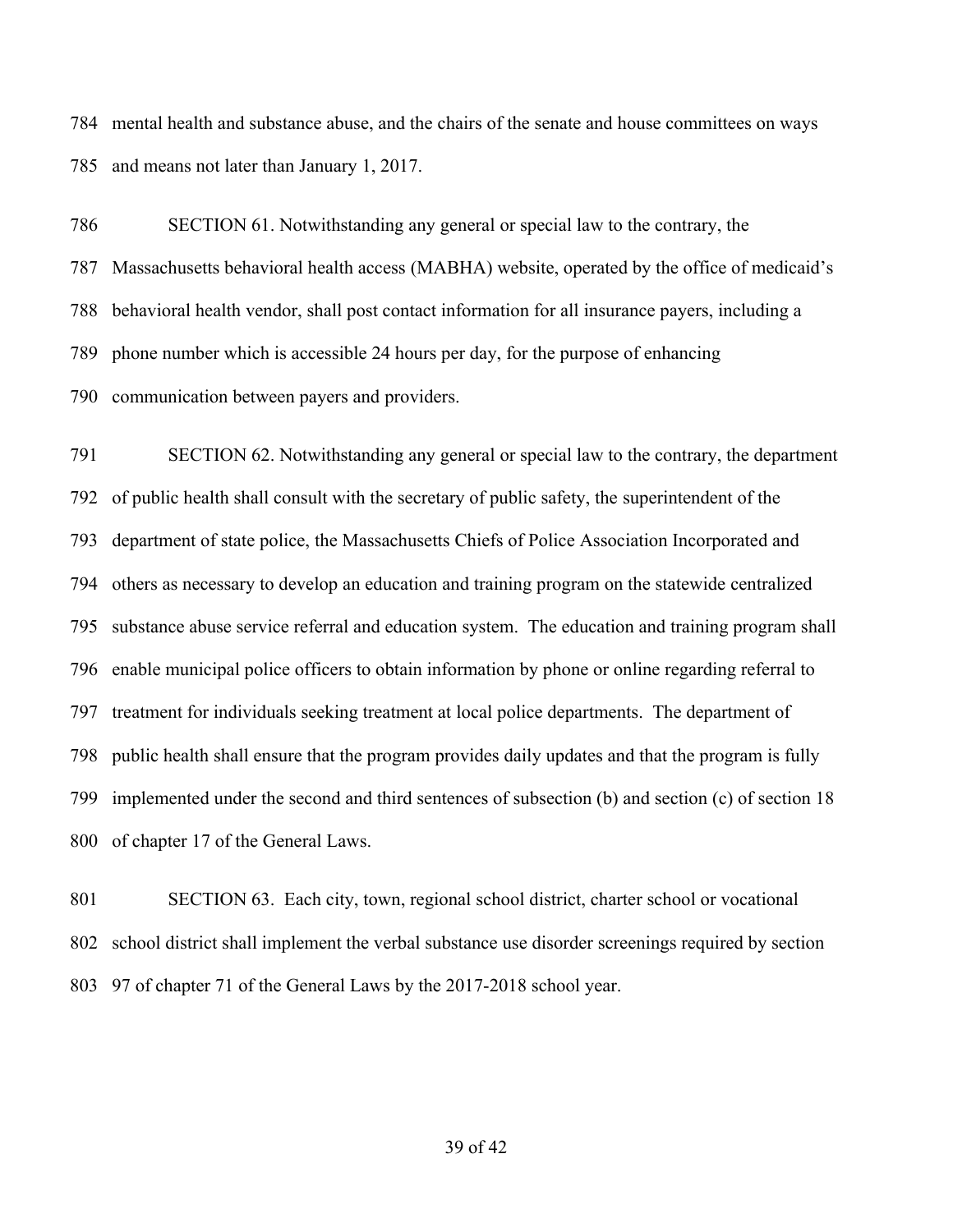SECTION 64. The department of elementary and secondary education, in consultation with the department of public health, shall create a notice and opt out form relative to substance use disorder screenings required by section 97 of chapter 71 of the General Laws.

 SECTION 65. Not later than 180 days after the effective date of this act, the division of insurance shall develop and implement regulations providing that there shall be no financial penalty for a patient's choice to receive a lesser quantity of an opioid contained in schedule II or III of section 3 of chapter 94C of the General Laws.

 SECTION 66. Not later than July 1, 2016, the Massachusetts Association of School Committees, Inc., the Massachusetts Association of School Superintendents, Inc. and the Massachusetts Charter Public School Association, Inc. shall each provide an update to the department of elementary and secondary education, the joint committee on education, and the joint committee on mental health and substance abuse on their ongoing efforts to ensure compliance with the requirements set forth in section 96 of chapter 71of the General Laws.

 SECTION 67. The division of insurance, in consultation with the department of mental health, the department of public health and the bureau of substance abuse services, shall recommend a universal intake form to streamline the administrative process for intake of a behavioral health or substance use disorder patient. The form shall: (i) ensure adequate recordkeeping; (ii) lessen the current documentation burden for providers of behavioral health or substance use disorder services; and (iii) be available in electronic form. The form may be incorporated by all payers of behavioral health and substance use disorder services. The division shall hold not fewer than 4 public hearings on the development of the universal intake form. The division shall post the universal intake form on its website not later than October 1, 2016.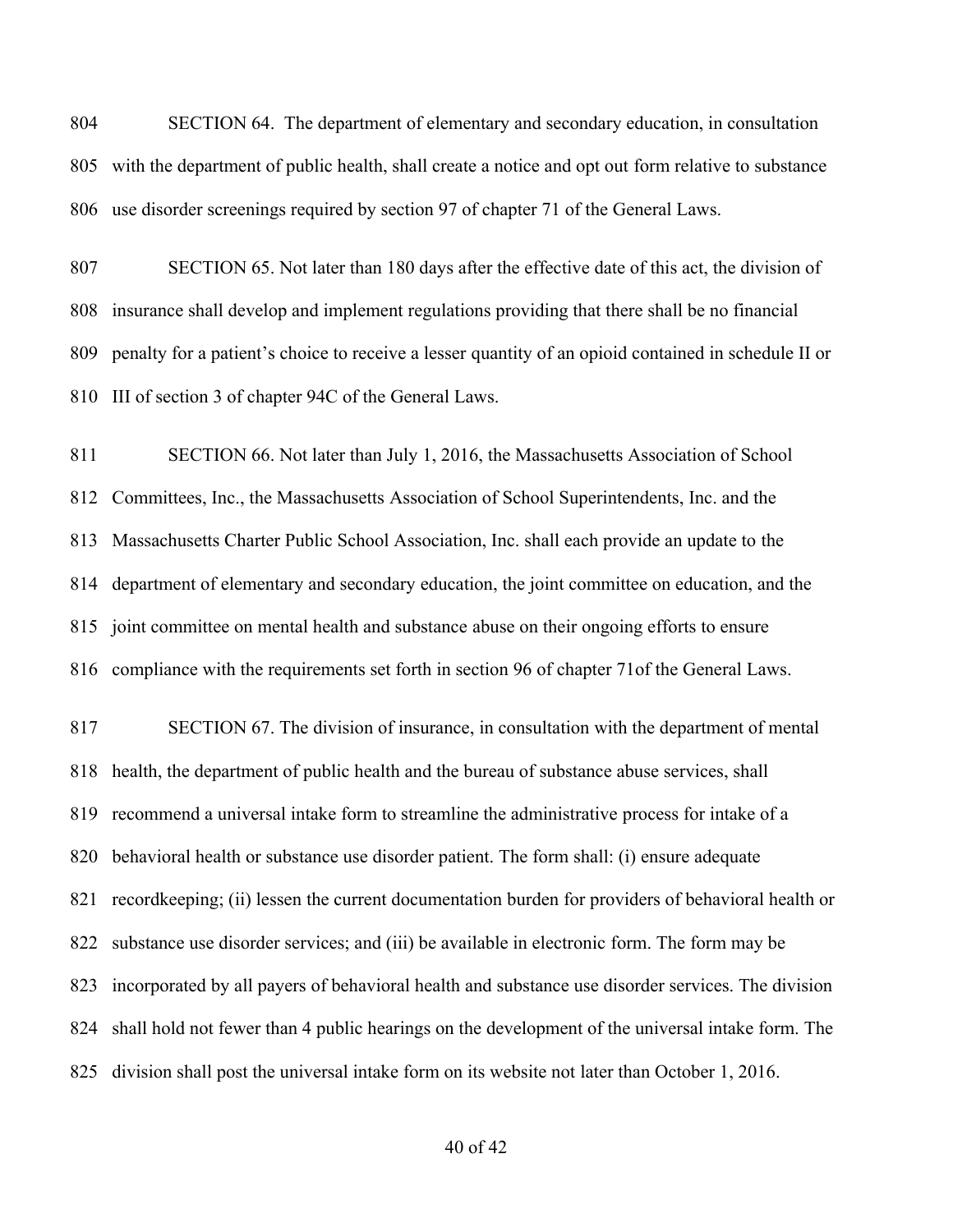SECTION 68. The department of public health shall promulgate rules and regulations relative to practitioners, as defined in section 1 of chapter 94C of the General Laws, advertising opiates, benzodiazepines, and narcotics on their premises by posting or distributing written material.

 For the purposes of this section, the following terms shall have the following meanings: narcotic shall mean "narcotic" as defined in said section 1 of said chapter 94C; opiate shall mean "opiate" as defined in said section 1 of said chapter 94C; and benzodiazepine shall mean any substance or drug which contains a benzene ring fused to a 7 member diazepine ring, results in the depression of the central nervous system and is primarily intended to treat insomnia and anxiety, including alprazolam, clonazepam, diazepam, lorazepam, and temazepam.

 SECTION 69. The department of public health shall promulgate regulations to classify gabapentin and its chemical equivalents as "additional drugs" for the purposes of section 24A of chapter 94C of the General Laws.

 SECTION 70. The first distribution to individual practitioners of the prescribing trends and profiles set forth in section 29 shall occur not later than March 1, 2017. The department of public health shall establish educational resources on prescribing practices and alternative pain management options not later than March 1, 2017.

SECTION 71. Sections 8, 9, 32, 39 and 43 to 51, inclusive, shall take effect July 1, 2016.

- SECTION 72. Section 4 shall take effect September 1, 2016.
- SECTION 73. Section 27 shall take effect October 15, 2016.